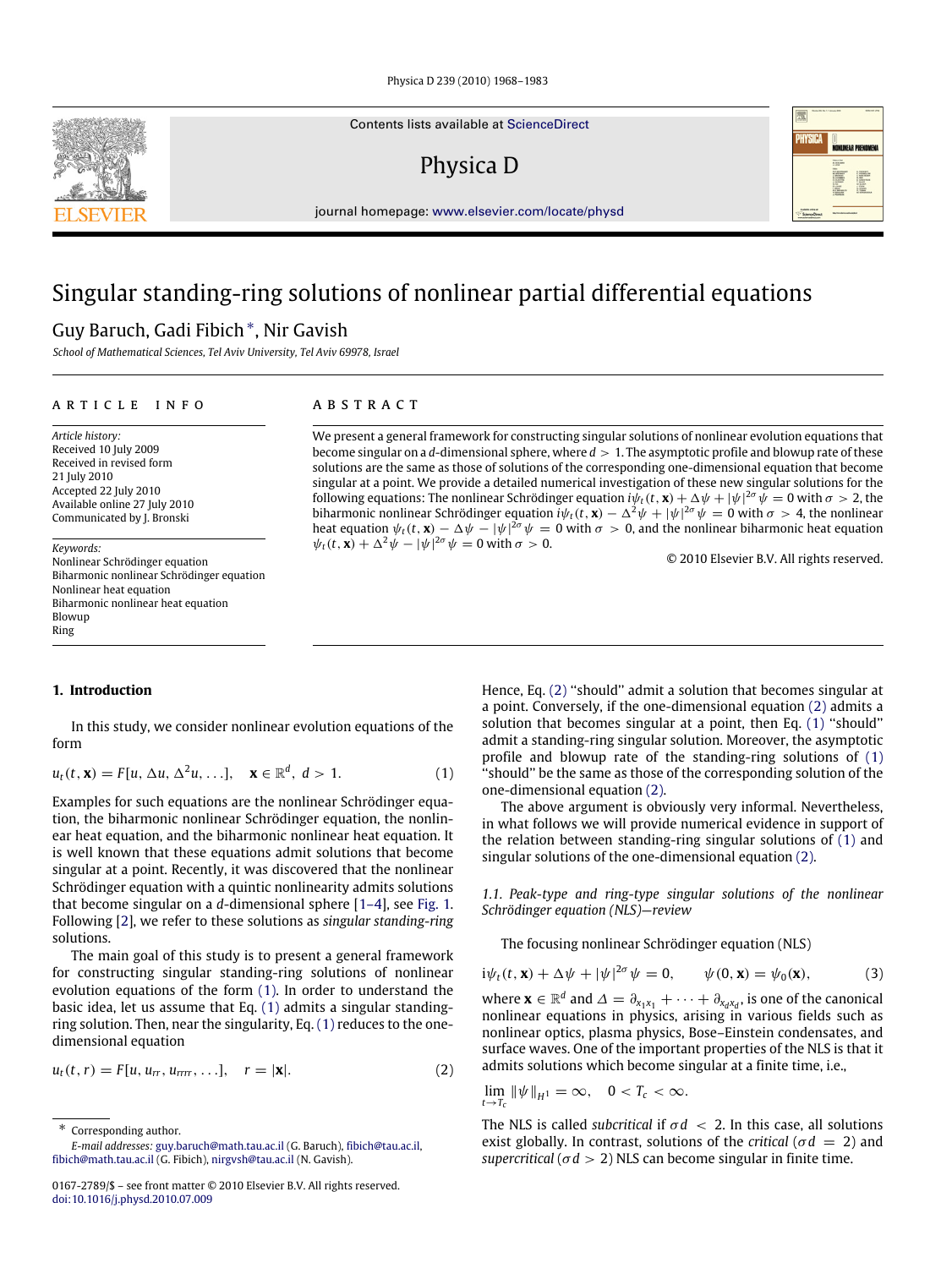<span id="page-1-0"></span>

**Fig. 1.** Illustration of a two-dimensional singular standing-ring solution at times  $t_0 < t_1 < t_2$ . The insets show the radial profile of *u*.

When the initial condition  $\psi_0$  is radially-symmetric, Eq. [\(3\)](#page-0-3) reduces to

$$
i\psi_t(t,r) + \psi_{rr} + \frac{d-1}{r}\psi_r + |\psi|^{2\sigma}\psi = 0,
$$
  
\n
$$
\psi(0,r) = \psi_0(r), \quad d > 1,
$$
\n(4)

where  $r = |\mathbf{x}|$ . Let us denote the location of the maximal amplitude by

 $r_{\text{max}}(t) = \arg \max_{r} |\psi|$ .

Singular solutions of [\(4\)](#page-1-1) are called '*peak-type*' when  $r_{\text{max}}(t) \equiv 0$  for  $0 \le t \le T_c$ , and '*ring-type*' when  $r_{\text{max}}(t) > 0$  for  $0 \le t < T_c$ .

Until a few years ago, the only known singular NLS solutions were peak-type. In the critical case  $\sigma d = 2$ , it has been rigorously shown [\[5\]](#page-15-2) that peak-type solutions are self-similar near the singularity, i.e.,  $\psi \sim \psi_R$ , where

$$
\psi_R(t, r) = \frac{1}{L^{1/\sigma}(t)} R(\rho) e^{i\tau + i\frac{L_t}{4L}r^2},
$$
  
\n
$$
\tau = \int_0^t \frac{ds}{L^2(s)}, \qquad \rho = \frac{r - r_{\text{max}}(t)}{L(t)}, \quad r_{\text{max}}(t) \equiv 0,
$$

the self-similar profile  $R(\rho)$  attains its global maximum at  $\rho = 0$ , and the blowup rate *L*(*t*) is given by the *loglog law*

$$
L(t) \sim \left(\frac{2\pi (T_c - t)}{\log \log 1/(T_c - t)}\right)^{\frac{1}{2}}, \quad t \to T_c.
$$
 (5)

In the supercritical case ( $\sigma d > 2$ ), the rigorous theory is far less developed. However, formal calculations and numerical simulations [\[6\]](#page-15-3) suggest that peak-type solutions of the supercritical NLS collapse with the self-similar  $\psi_{\mathcal{S}}$  profile, i.e.,  $\psi \sim \psi_{\mathcal{S}}$ , where

$$
\psi_S(t,r) = \frac{1}{L^{1/\sigma}(t)} S(\rho) e^{i\tau},
$$
\n(6a)

$$
\tau = \int_0^t \frac{ds}{L^2(s)}, \qquad \rho = \frac{r - r_{\text{max}}(t)}{L(t)}, \quad r_{\text{max}}(t) \equiv 0,
$$
 (6b)

 $|S(\rho)|$  attains its global maximum at  $\rho = 0$ , and the blowup rate is a square-root, i.e.,

$$
L(t) \sim \kappa \sqrt{T_c - t}, \quad t \to T_c. \tag{6c}
$$

In the last few years, new singular solutions of the NLS were discovered, which are ring-type [\[7,](#page-15-4)[2](#page-15-1)[,1](#page-15-0)[,4,](#page-15-5)[3\]](#page-15-6). In [\[2\]](#page-15-1), we showed that the NLS with  $d > 1$  and  $\frac{2}{d} \leq \sigma \leq 2$  admits singular ring-type solutions that collapse with the  $\psi_{\mathbb{Q}}$  profile, i.e.,  $\psi \sim \psi_{\mathbb{Q}}$ , where

<span id="page-1-7"></span>
$$
\psi_{Q}(t,r) = \frac{1}{L^{1/\sigma}(t)} Q(\rho) e^{i\tau + i\alpha \frac{L_t}{4L} r^2 + i(1-\alpha) \frac{L_t}{4L} (r - r_{\text{max}}(t))^2},
$$
(7a)

$$
\tau = \int_0^t \frac{ds}{L^2(s)}, \qquad \rho = \frac{r - r_{\text{max}}(t)}{L(t)}, \quad r_{\text{max}}(t) = r_0 L^{\alpha}(t), \tag{7b}
$$

<span id="page-1-2"></span><span id="page-1-1"></span>

<span id="page-1-4"></span>**Fig. 2.** Illustration of ring radius  $r_{\text{max}}(t)$  and width  $L(t)$ .

and

$$
\alpha = \frac{2 - \sigma}{\sigma(d - 1)}.\tag{7c}
$$

The self-similar profile *Q* attains its global maximum at  $\rho = 0$ . Hence,  $r_{\text{max}}(t)$  is the ring radius and  $L(t)$  is the ring width, see [Fig. 2.](#page-1-2) The  $\psi_0$  ring solutions can be classified as follows, see [Fig. 3:](#page-2-0)

- A. In the subcritical case ( $\sigma d < 2$ ), all NLS solutions globally exist, hence no singular ring solutions exist.
- B. The critical case  $\sigma d = 2$  corresponds to  $\alpha = 1$ . Since  $r_{\text{max}}(t) =$  $r_0L(t)$ , these solutions undergo an *equal-rate collapse*, i.e., the ring radius goes to zero at the same rate as *L*(*t*). The blowup rate of these critical ring solutions is a square root.
- <span id="page-1-3"></span>C. The supercritical case  $2/d < \sigma < 2$  corresponds to  $0 < \alpha < 1$ . Therefore, the ring radius  $r_{\text{max}}(t) = r_0 L^{\alpha}(t)$  decays to zero, but at a slower rate than *L*(*t*). The blowup rate of these ring solutions is

<span id="page-1-8"></span>
$$
L(t) \sim \kappa (T_c - t)^p, \tag{8}
$$

where  $p = \frac{1}{1+\alpha} = \frac{\sigma(d-1)}{2+\sigma(d-2)}$ .

- <span id="page-1-5"></span>D. The supercritical case  $\sigma = 2$  corresponds to  $\alpha = 0$ . Since  $r_{\text{max}}(t) \equiv r_0$ , the solution becomes singular on the *d*-dimensional sphere  $|\mathbf{x}| = r_0$ , rather than at a point. The blowup rate of these solutions is given by the loglog law [\(5\).](#page-1-3)
- E. The case  $\sigma > 2$  was open until now.

<span id="page-1-6"></span>Thus, the  $\psi_{\mathbb{Q}}$  solutions are *shrinking rings* (i.e.,  $\lim_{t\to T_c} r_{\text{max}}(t)$  = 0) for  $\frac{2}{d} \leq \sigma$  < 2 (cases B and C), and *standing rings* (i.e., 0 <  $\lim_{t\to T_c} r_{\text{max}}(t) < \infty$ ) for  $\sigma = 2$  (case D).

#### *1.2. Singular standing-ring solutions of the NLS*

One of the goals of this paper is to study singular ring-type solutions for  $\sigma > 2$  (case E). The most natural guess is that these solutions also blowup with the  $\psi_0$  profile. Since  $\alpha < 0$  for  $\sigma > 2$ , see [\(7c\),](#page-1-4)  $\psi_{\mathbb{Q}}$  should be an *expanding ring*, i.e.,  $\lim_{t\to T_c} r_{\text{max}} = \infty$ . In this study we show that although such expanding rings do not violate power conservation,  $\psi_0$  ring solutions cannot exist for  $\sigma >$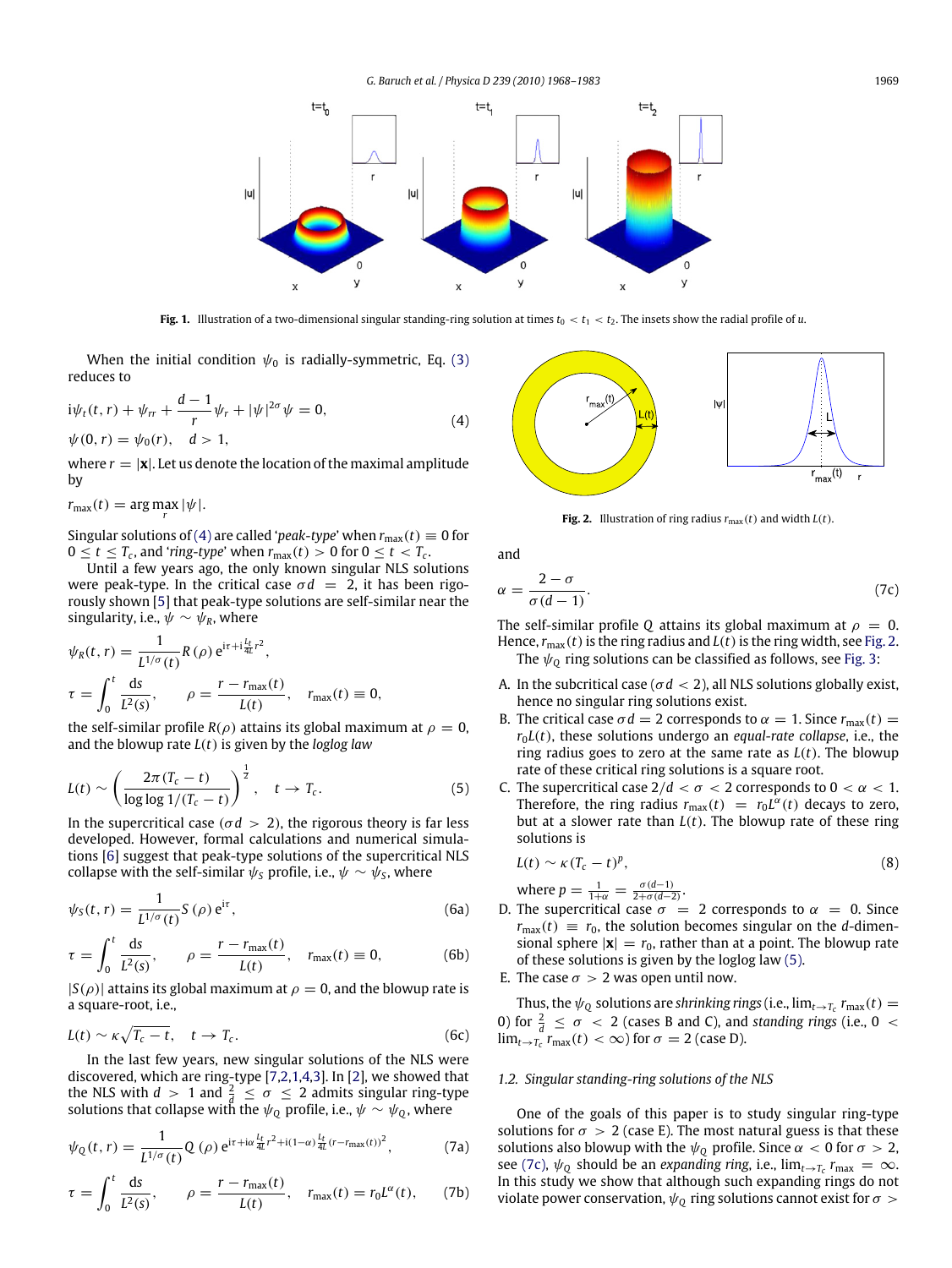<span id="page-2-0"></span>

**Fig. 3.** Classification of singular ring solutions of the NLS as a function of σ and *d*. (A) subcritical case. (B) critical case, with equal-rate collapse [\[7\]](#page-15-4). (C)  $2/d < \sigma < 2$ , shrinking rings [\[2\]](#page-15-1). (D)  $\sigma = 2$ , standing rings [\[2,](#page-15-1)[1](#page-15-0)[,4\]](#page-15-5). (E) the case  $\sigma > 2$ , which is considered in this study.

2. Rather, singular rings solutions of the NLS [\(4\)](#page-1-1) with  $\sigma > 2$  are standing rings.

The blowup profile and rate of standing-ring solutions can be obtained using the following informal argument. In the ring region of a standing-ring,  $\psi_{rr} \sim \frac{1}{l^2}$  and  $\frac{1}{r} \psi_r \sim \frac{1}{Lr_{\text{max}}}$ . Therefore, the  $\frac{d-1}{r} \psi_r$ term in Eq. [\(4\)](#page-1-1) becomes negligible compared with  $\psi_{rr}$  as  $t \to T_c$ . Hence, near the singularity, Eq. [\(4\)](#page-1-1) reduces to the one-dimensional  $NLS<sup>1</sup>$  $NLS<sup>1</sup>$  $NLS<sup>1</sup>$ 

$$
i\phi(t, x) + \phi_{xx} + |\phi|^{2\sigma}\phi = 0, \quad x = r - r_{\text{max}}.
$$

Therefore, the blowup profile and blowup-rate of standing-ring solutions of the NLS [\(4\)](#page-1-1) with  $d > 1$  and  $\sigma \geq 2$  are the same as those of singular peak-type solutions of the one-dimensional NLS with the same  $\sigma$ . Specifically, standing-ring solutions are self-similar in the ring region, i.e.,  $\psi \sim \psi_F$ , where  $\psi_F$  is, up to a shift in *r*, the asymptotic peak-type profile of the one-dimensional NLS, i.e.,

$$
\psi_F(t, r - r_{\text{max}}) = \phi_S(t, x),
$$

and  $\phi_S$  is given by [\(6a\)](#page-1-5) with  $d = 1$ . In addition, the blowup rate  $L(t)$ of  $\psi_F$  is the same as the blowup rate of  $\phi_{\mathsf{S}}$ , see [\(6c\),](#page-1-6) and is equal to a square-root, i.e.,

$$
L(t) \sim \kappa(\sigma) \sqrt{T_c - t}, \quad t \to T_c.
$$
 (9)

Moreover,  $\kappa(\sigma)$  is universal, i.e., it depends on  $\sigma$ , but not on the dimension *d* or the initial condition  $\psi_0$ .

Numerically, we observe that  $\psi_F$  is an attractor for a large class of radially-symmetric initial conditions, but is unstable with respect to symmetry-breaking perturbations.

## *1.3. Singular standing vortex solutions of the NLS*

The two-dimensional NLS

 $i\psi_t(t, x, y) + \Delta \psi + |\psi|^{2\sigma} \psi = 0,$  $\psi(0, x, y) = \psi_0(x, y),$  $\Delta = \partial_{xx} + \partial_{yy}$ 

admits vortex solutions of the form  $\psi(t, x, y) = A(t, r) e^{im\theta}$ , where  $m \in \mathbb{Z}$ . In [\[3\]](#page-15-6), we presented a systematic study of singular vortex solutions. In particular, we showed that there exist singular vortex solutions that collapse with the asymptotic profile  $\psi_{\mathsf{Q}} \cdot \mathsf{e}^{\mathsf{i} m \theta}$ , when  $\psi_0$  is given by [\(7\).](#page-1-7) The blowup rates of these solutions are the same as those of  $\psi_{\mathrm{Q}}$  in the non-vortex case. Therefore, the  $\psi_{\mathrm{Q}}\!\cdot\!{\mathrm{e}}^{\mathrm{i} m\theta}$  vortex solutions can be classified as follows:

- A. In the subcritical case ( $\sigma < 1$ ), all NLS solutions globally exist, hence no singular vortex solutions exist.
- B. In the critical case  $\sigma = 1$ , these solutions undergo an *equal-rate collapse* at a square root blowup rate.
- C. The supercritical case  $1 < \sigma < 2$  corresponds to  $0 < \alpha < 1$ . In this case, the ring radius decays to zero at a slower rate than *L*(*t*) and the blowup rate is given by [\(8\)](#page-1-8) where  $p = \frac{1}{1+\alpha} = \frac{\sigma}{2}$ .
- D. The supercritical case  $\sigma = 2$  corresponds to  $\alpha = 0$ . Therefore, the solution becomes singular on a circle. The blowup rate is given by the loglog law [\(5\).](#page-1-3)
- E. The case  $\sigma > 2$  was open until now.

In this study, we show numerically that there exist singular standing-vortex solutions of the two-dimensional NLS with  $\sigma > 2$ (case E) with the asymptotic profile  $e^{im\theta}\psi_F$ . Moreover, the blowup rate of these singular standing vortices is the same as that of the standing-ring solutions in the non-vortex case, i.e., is given by [\(9\).](#page-2-2) Therefore, these results extend the ones obtained in the non-vortex case.

*1.4. Singular solutions of the biharmonic nonlinear Schrödinger equation*

Let us consider the focusing biharmonic nonlinear Schrödinger equation (BNLS) equation

<span id="page-2-3"></span>
$$
i\psi_t(t,r) - \Delta^2 \psi + |\psi|^{2\sigma} \psi = 0, \qquad (10)
$$

where  $\Delta^2$  is the radial biharmonic operator. Here, singularly formation is defined as  $\lim_{t\to T_c} ||\psi||_{H^2} = \infty$ . In the *subcritical* case  $\sigma d$  < 4, all BNLS solutions exist globally [\[8\]](#page-15-7). Numerical simu-lations [\[8–10\]](#page-15-7) indicate that in the *critical* case  $\sigma = 4/d$  and the *supercritical* case  $\sigma > 4/d$ , the BNLS admits singular solutions. At present, however, there is no rigorous proof that the BNLS admits singular solutions, whether peak-type or ring-type.

Peak-type singular solutions of the BNLS [\(10\)](#page-2-3) were recently studied numerically in [\[9](#page-15-8)[,10\]](#page-15-9). The blowup rate of these solutions is slightly faster than  $p = 1/4$  in the critical case  $(1/4 + \log \log ?)$ , and is equal to  $p = 1/4$  in the supercritical case.

<span id="page-2-2"></span>The BNLS [\(10\)](#page-2-3) also admits ring-type singular solutions for  $4/d \leq \sigma \leq 4$  [\[11\]](#page-15-10). These solutions are of the form  $\psi \sim \psi_{Q_B}$ where

$$
|\psi_{Q_B}| = \frac{1}{L^{1/2\sigma}(t)} Q_B(\rho),
$$
\n(11a)

$$
\rho = \frac{r - r_{\text{max}}(t)}{L(t)}, \quad r_{\text{max}}(t) = r_0 L^{\alpha_B}(t), \tag{11b}
$$

and

$$
\alpha_B = \frac{4-\sigma}{\sigma(d-1)}.\tag{11c}
$$

The  $\psi_{\mathrm{Q}_{\!B}}$  solutions can be classified as follows (see [Fig. 4\)](#page-3-0):

- A. In the subcritical case ( $\sigma d < 4$ ), all BNLS solutions globally exist, hence no collapsing ring solutions exist.
- B. The critical case  $\sigma d = 4$  corresponds to  $\alpha_B = 1$ . These solutions undergo an *equal-rate collapse*. The blowup rate of these critical ring solutions is given by [\(8\)](#page-1-8) with  $p = 1/4$ .
- C. The supercritical case  $4/d < \sigma < 4$  corresponds to  $0 < \alpha_B < 1$ . Therefore, the ring radius  $r_{\text{max}}(t) = r_0 L_B^{\alpha}(t)$  decays to zero, but at a slower rate than  $L(t)$ . The blowup rate of these ring solutions is given by [\(8\)](#page-1-8) with  $p = 1/(3 + \alpha_B) = \sigma(d-1)/(4 +$  $3\sigma d - 4\sigma$ ).

<span id="page-2-1"></span><sup>1</sup> Throughout this paper, we denote the solution of the one-dimensional NLS by φ, and its spatial variable by *x*.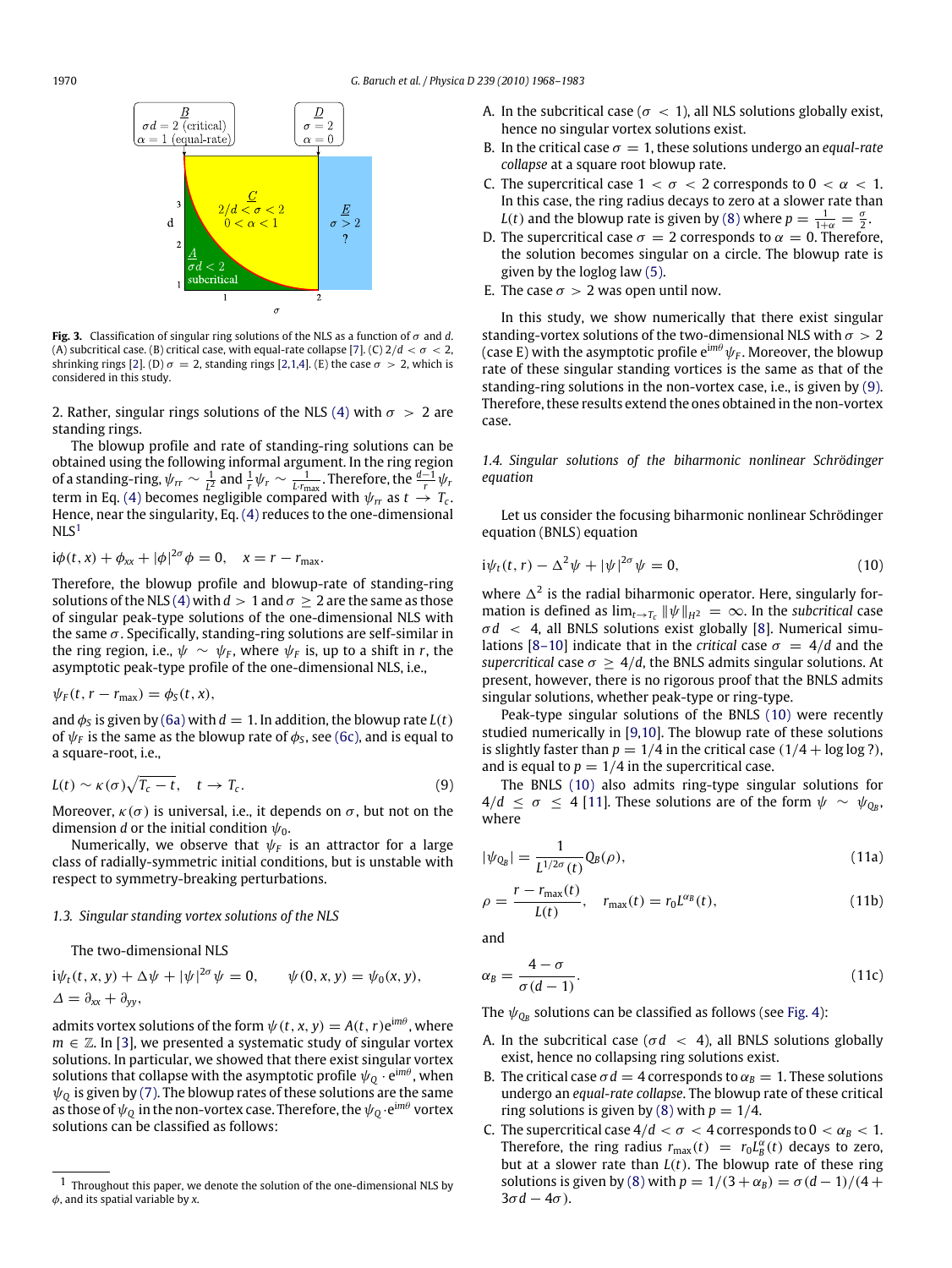$\sigma$ 

<span id="page-3-0"></span>

**Fig. 4.** Classification of singular ring solutions of the BNLS as a function of σ and *d*. (A) subcritical case. (B) critical case, with equal-rate collapse [\[11\]](#page-15-10). (C)  $4/d < \sigma < 4$ , shrinking rings [\[11\]](#page-15-10). (D)  $\sigma = 4$ , standing rings with the critical 1D profile [11]. (E) the case  $\sigma > 4$ , which is considered in this study.

D. The case  $\sigma = 4$  corresponds to  $\alpha_B = 0$ . Since  $r_{\text{max}}(t) \equiv r_0$ , the solution is a singular standing ring. The blowup rate is close to  $p = 1/4$  and is conjectured to be  $1/4$  with a loglog correction.

E. The case  $\sigma > 4$  was open until now.

Thus, up to the change  $\sigma \longrightarrow 2\sigma$ , this classification is completely analogous to that of singular ring solutions of the NLS (see [Fig. 3\)](#page-2-0). In this work we show numerically that this analogy carries through to the regime  $\sigma > 4$ . Thus, the BNLS with  $\sigma > 4$  and  $d > 1$  admits singular standing-ring solutions. Near the standing-ring peak, Eq. [\(10\)](#page-2-3) reduces to the one-dimensional BNLS

$$
i\phi_t(t,x)-\phi_{xxxx}+|\phi|^{2\sigma}\phi=0.
$$

Therefore, the blowup profile and blowup-rate of standing ring solutions of the BNLS [\(10\)](#page-2-3) with  $d > 1$  and  $\sigma \geq 4$  are the same as those of collapsing peak solutions of the one-dimensional BNLS with the same value of  $\sigma$ .

Thus, the results for ring solutions of the BNLS with  $\sigma > 4$  are completely analogous, up to the change  $\sigma \longrightarrow 2\sigma$ , to those for singular standing-ring solutions of the NLS with  $\sigma > 2$ .

## *1.5. Singular solutions of the nonlinear heat equation*

The *d*-dimensional nonlinear heat equation (NLHE)

$$
u_t(t, r) - \Delta u - |u|^{2\sigma} u = 0, \quad \sigma > 0, \ d > 1,
$$
 (12)

admits singular solutions for any  $\sigma > 0$  [\[12\]](#page-15-11). In [\[13\]](#page-15-12), Giga and Kohn proved that [\(12\)](#page-3-1) admits singular standing-ring solutions. Matos [\[14\]](#page-15-13) proved that the blowup profile and blowup rate of these solutions are the same as those of singular peak-type solutions of the corresponding one-dimensional NLHE. We provide numerical evidence for the stability of these solutions.

## *1.6. Singular solutions of the biharmonic nonlinear heat equation*

The *d*-dimensional nonlinear *biharmonic* heat equation (NLBHE)

$$
u_t(t, r) + \Delta^2 u - |u|^{2\sigma} u = 0, \quad \sigma > 0, \ d > 1 \tag{13}
$$

admits singular solutions for any  $\sigma > 0$  [\[15\]](#page-15-14). To the best of our knowledge, until now all known singular solutions of [\(13\)](#page-3-2) collapse at a point. In this study, we provide numerical evidence that the NLBHE [\(13\)](#page-3-2) admits singular standing-ring solutions. The blowup profile and blowup rate of these solutions are the same as those of singular peak-type solutions of the corresponding onedimensional equation.

#### *1.7. Critical exponents of singular ring solutions*

In [Fig. 5A](#page-4-0) we plot the blowup rate parameter *p* of singular ring solutions of the NLS, see [\(8\).](#page-1-8) As  $\sigma$  increases from 2/*d* to 2–, *p* increases monotonically from 1/2 to 1–. When  $\sigma = 2$ , the blowup rate is given by the loglog law [\(5\),](#page-1-3) i.e.,  $p = 1/2$  with a loglog correction. Finally,  $p = 1/2$  for  $\sigma > 2$ . Since

$$
\lim_{\sigma \to 2-} p = 1, \qquad \lim_{\sigma \to 2+} p = \frac{1}{2},
$$

the blowup rate has a discontinuity at  $\sigma = 2$ . Surprisingly, the blowup rate is not monotonically-increasing with  $\sigma$ . For example, a ring solution of the NLS with  $\sigma = 1.8$  blows up faster than a ring solution of the NLS with  $\sigma = 2.2$ .

The above results show that *the critical exponent of singular ring solutions of the NLS is*  $\sigma = 2$ : The blowup rate is discontinuous at  $\sigma = 2$ , and the blowup dynamics change from a shrinking-ring  $(\sigma < 2)$  to a standing-ring ( $\sigma > 2$ ), see [Fig. 5C](#page-4-0). We can understand why  $\sigma = 2$  is a critical exponent using the following argument. Standing-ring solutions are 'equivalent' to singular peak solutions of the one-dimensional NLS with the same nonlinearity exponent  $\sigma$ . Since  $\sigma = 2$  is the critical exponent for singularity formation in the one-dimensional NLS, it is also a critical exponent for standingring blowup.

An analogous picture exists for the BNLS. For  $4/d \leq \sigma < 4$ , the blowup-rate *p* of the BNLS ring solutions increases monotonically in  $\sigma$  from 1/4 to (1/3)–, at  $\sigma = 4$ ,  $p = 1/4$  possibly with a loglog correction, and  $p = 1/4$  for  $\sigma > 4$ , see [Fig. 5B](#page-4-0). Therefore, the blowup rate is discontinuous at  $\sigma = 4$ . In addition, the blowup dynamics change at  $\sigma = 4$  from a shrinking-ring ( $\sigma < 4$ ) to a standing-ring  $(\sigma > 4)$ , see [Fig. 5D](#page-4-0). Hence, the critical exponent *of standing-ring solutions of the BNLS is*  $\sigma = 4$ , precisely because it is the critical exponent for singularity formation in the onedimensional BNLS.

In the case of the NLHE and BNLHE equations, there is no critical exponent of singular ring solutions. Indeed, these equations admit standing-ring solution for any  $\sigma > 0$ , precisely because there is no critical exponent for singularity formation in the corresponding one-dimensional equations.

#### *1.8. Paper outline*

<span id="page-3-2"></span><span id="page-3-1"></span>The paper is organized as follows. In Section [2](#page-4-1) we review the theory of singular peak-type solutions of the supercritical NLS, and conduct a numerical study of the one-dimensional case. In Section [3.1](#page-5-0) we prove that standing-ring blowup can only occur for  $\sigma > 2$ , and show that the blowup profile and blowup-rate of singular standing ring solutions of the supercritical NLS with  $\sigma > 2$ and  $d > 1$  are the same as those of peak-type solutions of the onedimensional NLS equation. In Section [3.2](#page-6-0) we confirm these results numerically.We then show numerically that the singular standingring profile  $\psi_F$  is an attractor for radially-symmetric initial conditions (Section [3.3\)](#page-6-1), but it is unstable with respect to symmetry-breaking perturbations (Section [3.4\)](#page-7-0). In Section [4](#page-8-0) we show analytically and numerically that expanding  $\psi_0$  ring solutions do not exist for  $\sigma > 2$ . Section [5](#page-9-0) extends the results to singular vortex solutions. In Section [6](#page-11-0) we study singular peaktype solutions of the one-dimensional supercritical BNLS. In Section [7](#page-11-1) we show that singular ring solutions of the supercritical BNLS with  $\sigma > 4$  are standing-rings, whose blowup profile and blowup-rate are the same as those of peak-type solutions of the one-dimensional BNLS. In Section [8](#page-13-0) we show that singular standing-ring solutions of the nonlinear heat equation exist for any  $\sigma > 0$ , and that their blowup profile and blowup-rate are the same as those of peak-type solutions of the one-dimensional NLHE. In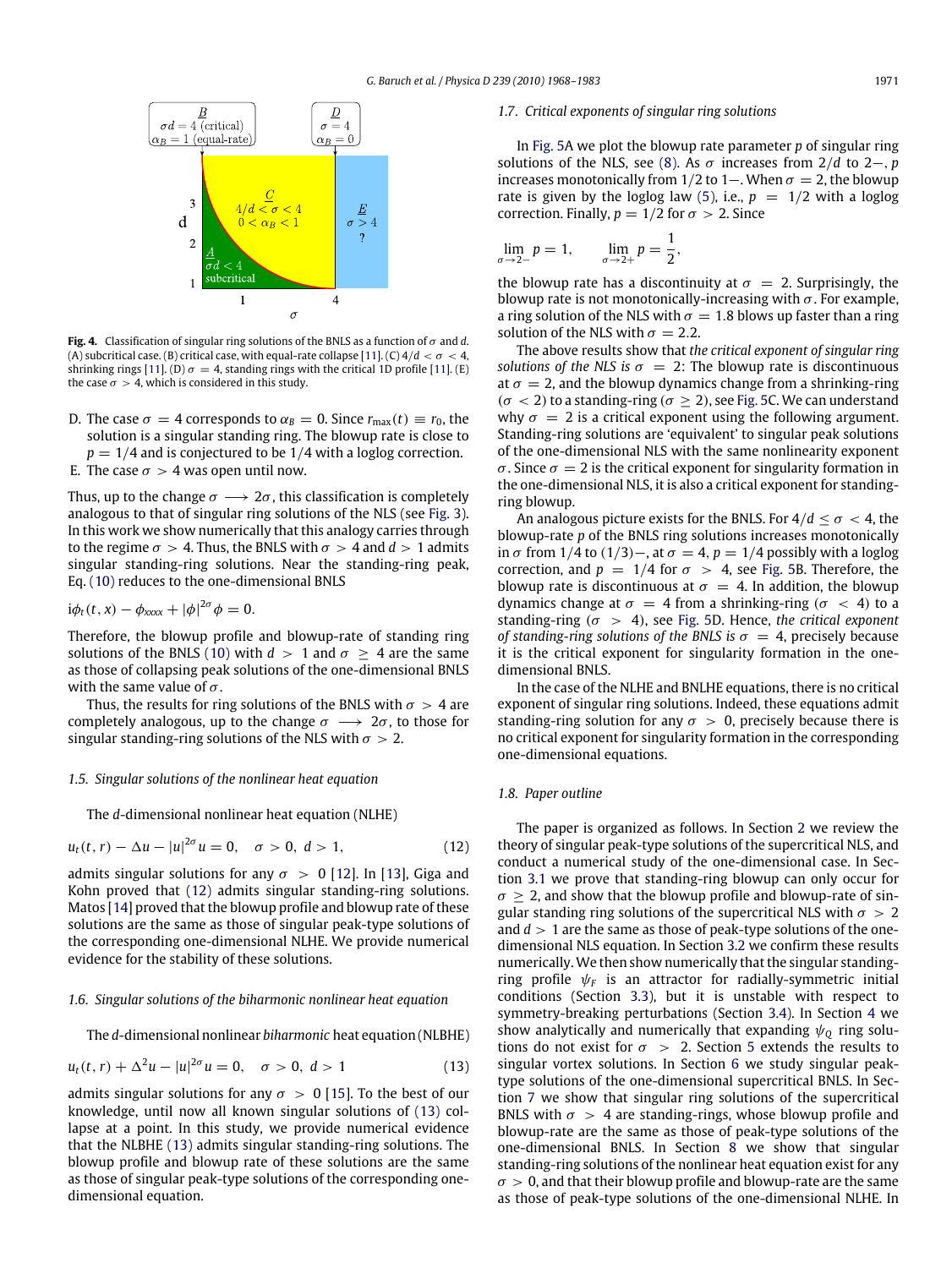<span id="page-4-0"></span>

**Fig. 5.** (A) Blowup rate of singular ring solutions of the NLS. The blowup rate increases monotonically from  $p = 1/2$  at  $\sigma = 2/d$  to  $p = 1 -$  at  $\sigma = 2 -$ . For  $\sigma = 2$  (full circle)  $p = 1/2$  (with a loglog correction) and for  $\sigma > 2$ ,  $p = 1/2$ . (B) Blowup rate of singular ring solutions of the BNLS. The blowup rate increases monotonically from  $p = 1/4$ at  $\sigma = 4/d$  to  $p = (1/3)$  – at  $\sigma = 4$  –. For  $\sigma = 4$  (full circle)  $p = 1/4$  (with a loglog correction?) and for  $\sigma > 4$ ,  $p \equiv 1/4$ . (C) The shrinkage parameter  $\alpha$ , defined by the relation  $r_{\text{max}} \sim r_0 L^{\alpha}$  of singular ring solutions of the NLS. For 2/*d* ≤  $\sigma$  < 2, α decreases monotonically from 1 to 0+ (shrinking rings). For  $\sigma \geq 2$ , α ≡ 0 (standing rings). (D) The shrinkage parameter  $\alpha_B$  of singular ring solutions of the BNLS. For  $4/d \leq \sigma < 4$ ,  $\alpha_B$  decreases monotonically from 1 to 0+ (shrinking rings). For  $\sigma \geq 4$ ,  $\alpha_B \equiv 0$ (standing rings).

Section [9](#page-14-0) we show that singular standing-ring solutions of the nonlinear biharmonic heat equation exist for any  $\sigma > 0$ , and that their blowup profile and blowup-rate are the same as those of peak-type solutions of the one-dimensional BNLHE. The numerical methods used in this study are briefly described in Section [10.](#page-14-1)

Finally, we note that our results may be applicable to ringtype solutions of other equations, such as extinction solutions to the reaction–diffusion equation [\[16\]](#page-15-15), and annular flames [\[17\]](#page-15-16). It is also instructive to compare the singular solutions of the NLS and the BNLS with those of the Keller–Segel equation, since although parabolic, it displays striking analogies with the NLS [\[18\]](#page-15-17). The Keller–Segel equation admits singular peak-type solutions in the two-dimensional critical case, and singular shrinking-ring solutions in the three-dimensional supercritical case [\[19](#page-15-18)[,20\]](#page-15-19). No singular standing-ring solutions were found, however, for the multidimensional Keller–Segel equation. This is to be expected, as the one-dimensional Keller–Segel equation does not admit singular peak-type solutions.

## <span id="page-4-1"></span>**2. Singular peak-type solutions of the one-dimensional supercritical NLS**

#### <span id="page-4-5"></span>*2.1. Theory review*

Let us consider the one-dimensional supercritical NLS

$$
i\phi_t(t, x) + \phi_{xx} + |\phi|^{2\sigma} \phi = 0, \quad \sigma > 2.
$$
 (14)

In contrast to the extensive theory on singularity formation in the critical NLS, much less is known about the supercritical case. Previous numerical simulations and formal calculations (see, e.g., [\[6,](#page-15-3) Chapter 7] and the references therein) suggested that peaktype singular solutions of the supercritical NLS [\(14\)](#page-4-2) collapse with a self-similar asymptotic profile  $\phi_{\mathsf{S}}$ , i.e.,  $\phi \sim \phi_{\mathsf{S}}$ , where

$$
\phi_S(t, x) = \frac{1}{L^{1/\sigma}(t)} S(\xi) e^{i\tau}, \quad \xi = \frac{x}{L(t)}, \ \tau = \int_0^t \frac{ds}{L^2(s)}.
$$
 (15)

The blowup rate *L*(*t*) of these solutions is a square root, i.e.,

$$
L(t) \sim \kappa \sqrt{T_c - t}, \quad t \to T_c, \tag{16}
$$

where  $\kappa > 0$ . In addition, the self-similar profile *S* is the solution of

<span id="page-4-3"></span>
$$
S''(\xi) + i\frac{\kappa^2}{2} \left( \frac{1}{\sigma} S + \xi S' \right) + |S|^{2\sigma} S = 0, \qquad S'(0) = 0,
$$
  
\n
$$
S(\infty) = 0.
$$
\n(17)

In general, solutions of [\(17\)](#page-4-3) are complex-valued, and depend on the parameter  $\kappa$  and on the initial condition *S*(0). Solutions of [\(17\)](#page-4-3) whose amplitude |*S*| is monotonically-decreasing in ξ , and which have a zero Hamiltonian are called *admissible solutions* [\[6\]](#page-15-3). For each  $\sigma$ , Eq. [\(17\)](#page-4-3) has a unique admissible solution (up to a multiplication by a constant phase  $e^{i\alpha}$ ). This solution is attained for specific real values of  $\kappa$  and  $S(0)$ , which we denote as

<span id="page-4-8"></span>
$$
\kappa = \kappa_S(\sigma), \qquad S(0) = S_0(\sigma). \tag{18}
$$

Moreover, numerical simulations and formal calculations suggest that:

- 1. The self-similar profile of singular peak-type solutions of the NLS [\(14\)](#page-4-2) is an admissible solution of [\(17\).](#page-4-3)
- 2. The constant  $\kappa$  of the blowup rate [\(16\)](#page-4-4) is universal (i.e., is independent of the initial condition  $\psi_0$ ), and is equal to  $\kappa_S(\sigma)$ .

#### *2.2. Simulations*

<span id="page-4-2"></span>To the best of our knowledge, the theory of supercritical peak-type collapse which is presented in Section [2.1,](#page-4-5) was tested numerically only for  $d \geq 2$ . Since this theory is not rigorous, and since we will make use of these results in Sections [3](#page-5-1) and [4,](#page-8-0) we now confirm numerically the above theoretical predictions for the onedimensional supercritical NLS [\(14\).](#page-4-2)

We verified numerically that for each  $\sigma$ , there exists a unique admissible solution of [\(17\).](#page-4-3) The corresponding values of  $\kappa_S$  and  $S_0$ as a function of  $\sigma$  are shown in [Fig. 6.](#page-5-2) For example, for  $\sigma = 3$ , the parameters of the admissible solution of Eq. [\(17\)](#page-4-3) are

<span id="page-4-7"></span><span id="page-4-6"></span>
$$
\kappa_S(\sigma = 3) \approx 1.664
$$
,  $S_0(\sigma = 3) \approx 1.155$ . (19)

<span id="page-4-4"></span>We now solve the one-dimensional NLS [\(14\)](#page-4-2) with  $\sigma = 3$  and the Gaussian initial condition  $\phi_0(t=0,x) = 2e^{-2x^2}$ . We first show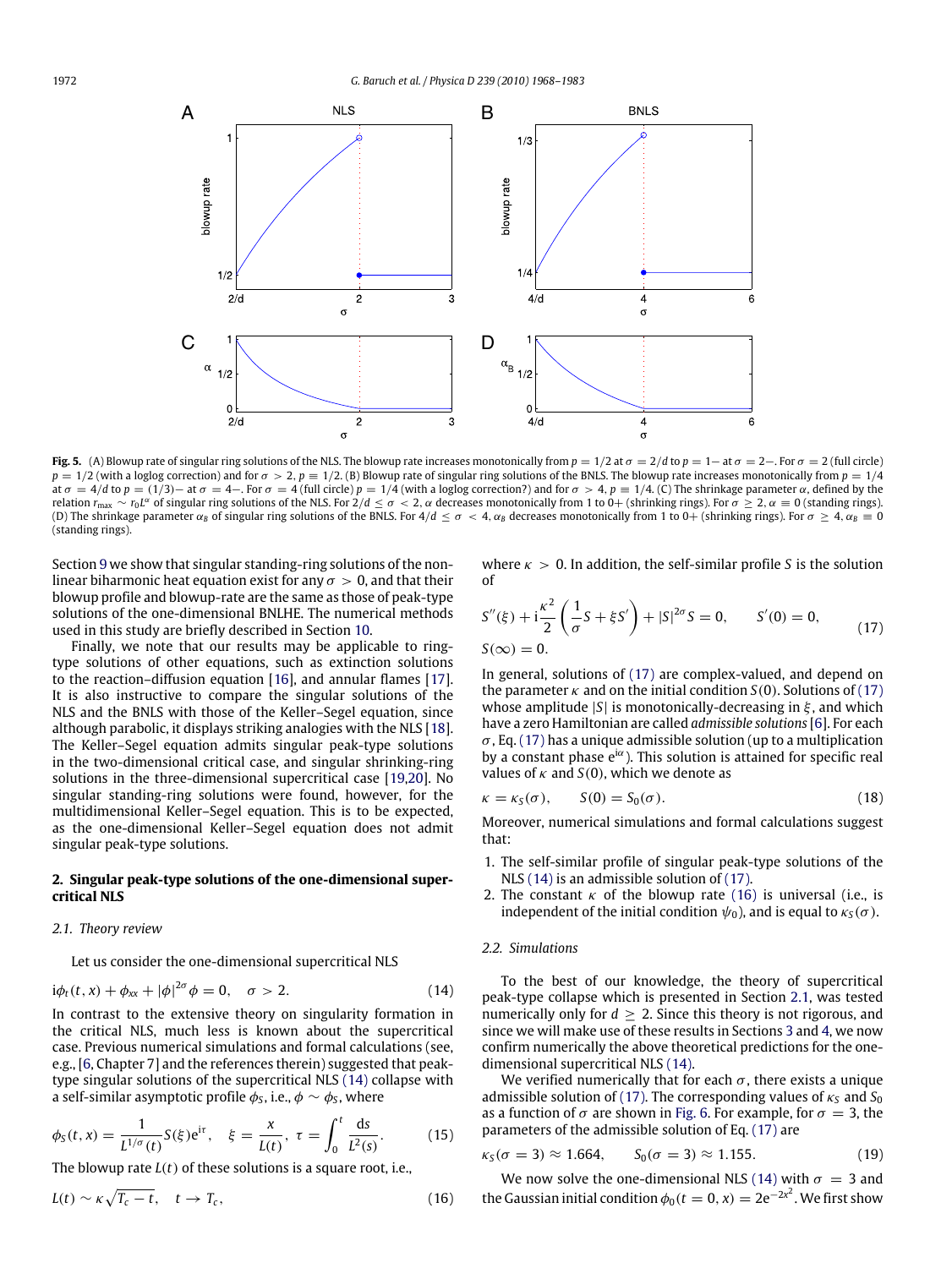<span id="page-5-2"></span>

**Fig. 6.** The parameters  $\kappa_S$  and  $S_0$  of the admissible solutions of Eq. [\(17\),](#page-4-3) as function of  $\sigma$ .

<span id="page-5-4"></span>

**Fig. 7.** Solution of the one-dimensional NLS [\(14\)](#page-4-2) with  $\sigma = 3$  and the initial condition  $\psi_0 = 2e^{-2x^2}$ . (A) Rescaled solution, see [\(20\),](#page-5-3) at the focusing levels 1/*L* = 10<sup>4</sup> (solid) and  $1/L = 10^8$  (dashed); the dotted curve is the admissible profile  $S(\xi; \sigma = 3)$ , all three curves are indistinguishable. (B) *L* as a function of (*T<sub>c</sub>* − *t*) on a logarithmic scale. The dotted curve is the fitted curve 1.713  $\cdot$  ( $T_c-t$ )<sup>0.5007</sup>. The two curves are indistinguishable. (C)  $L$ <sub>t</sub> as a function of 1/*L*.

that the NLS solution collapses with the self-similar profile  $\phi_{\text{\tiny S}}$ , see [\(15\).](#page-4-6) To do that, we rescale the solution according to

$$
\phi_{\text{rescaled}}(t, x) = L^{\frac{1}{\sigma}(t)} \left| \phi \left( \frac{x}{L(t)} \right) \right|
$$
\n
$$
L(t) = \left( \frac{\|S\|_{\infty}}{\|\phi\|_{\infty}} \right)^{\sigma} = \left( \frac{S_0^{1D}(\sigma)}{\|\phi\|_{\infty}} \right)^{\sigma} .
$$
\n(20)

The rescaled profiles at focusing levels of  $1/L = 10^4$  and  $1/L = 10^4$  $10<sup>8</sup>$  are indistinguishable, see [Fig. 7A](#page-5-4), indicating that the solution is indeed self-similar while focusing over 4 orders of magnitude. Moreover, the rescaled profiles are in perfect fit with the admissible *S*( $\xi$ ;  $\sigma$  = 3) profile.

Next, we consider the blowup rate of  $\phi$ . To do that, we first assume that

$$
L(t) \sim \kappa (T_c - t)^p, \tag{21}
$$

and find the best fitting  $\kappa$  and  $p$ , see [Fig. 7B](#page-5-4). In this case  $\kappa \approx 1.713$ and  $p \approx 0.5007$ , indicating that the blowup rate is square-root or slightly faster. In order to check whether *L* is slightly faster than a square root, we compute the limit  $\lim_{t\to T_c} LL_t$ , see [\[7\]](#page-15-4). Recall that for the square-root blowup rate [\(16\),](#page-4-4)

$$
\lim_{t\to T_c}LL_t=-\frac{\kappa^2}{2}<0,
$$

while for a faster-than-a-square root blowup rate *LL<sup>t</sup>* goes to zero. Since  $\lim_{T_c \to t} L_t = -1.384$ , see [Fig. 7C](#page-5-4), the blowup rate of  $\phi$  is square-root (with no loglog correction), i.e.,

$$
L(t) \sim \kappa_{1D}^{\text{blown}} + \text{rate} \sqrt{T_c - t},
$$
  
\n
$$
\kappa_{1D}^{\text{blown}} + \text{rate} \approx \sqrt{2 \cdot 1.384} \approx 1.664.
$$
\n(22)

In particular, there is an excellent match (to 4 digits) between  $\kappa_{\rm 1D}^{\rm blowup-rate} \approx 1.664$  extracted from the blowup rate of  $\phi$ , see [\(22\)](#page-5-5) and the parameter  $\kappa_S(\sigma = 3)$  of the admissible  $S(\xi; \sigma = 3)$  profile, see [\(19\).](#page-4-7)

## <span id="page-5-1"></span>**3. Singular standing-ring solutions of the supercritical NLS**

<span id="page-5-6"></span>Let us consider singular solutions of the supercritical NLS

<span id="page-5-3"></span>
$$
i\psi_t(t,r) + \psi_{rr} + \frac{d-1}{r}\psi_r + |\psi|^{2\sigma}\psi = 0, \quad d > 1, \ \sigma d > 2. \tag{23}
$$

In this section we show that Eq. [\(23\)](#page-5-6) has singular standing-ring solutions for  $\sigma \geq 2$ . Since the case  $\sigma = 2$  was already studied in [\[2,](#page-15-1)[1,](#page-15-0)[4\]](#page-15-5), we mainly focus on the case  $\sigma > 2$ .

#### <span id="page-5-0"></span>*3.1. Analysis*

The following lemma shows that standing-ring blowup can only occur for  $\sigma > 2$ :

<span id="page-5-7"></span>**Lemma 1.** *Let*  $\psi$  *be a standing-ring singular solution of the NLS* [\(23\)](#page-5-6)*, i.e.,*  $\psi \sim \psi_F$  for  $|r - r_{\text{max}}| \le \rho_c \cdot L(t)$ *, where* 

<span id="page-5-8"></span>
$$
|\psi_F(t,r)| = \frac{1}{L^{1/\sigma}(t)} |F(\rho)|, \qquad \rho = \frac{r - r_{\text{max}}(t)}{L(t)},
$$
  

$$
\lim_{t \to T_c} L(t) = 0,
$$
 (24a)

*and*

$$
0 < \lim_{t \to T_c} r_{\text{max}}(t) < \infty. \tag{24b}
$$

*Then,*  $\sigma \geq 2$ *.* 

**Proof.** The power of the collapsing part  $\psi_F$  is

<span id="page-5-5"></span>
$$
\|\psi_F\|_2^2 = L^{-2/\sigma} \int_{r=r_{\text{max}}-\rho_c \cdot L(t)}^{r_{\text{max}}+\rho_c \cdot L(t)} \left| F\left(\frac{r-r_{\text{max}}}{L}\right) \right|^2 r^{d-1} dr
$$
  
=  $L^{-2/\sigma} \int_{\rho=-\rho_c}^{\rho_c} |F(\rho)|^2 (L\rho + r_{\text{max}})^{d-1} (Ld\rho)$   
 $\sim L^{1-2/\sigma} (t) \cdot r_{\text{max}}^{d-1} \int_{\rho=-\rho_c}^{\rho_c} |F(\rho)|^2 d\rho.$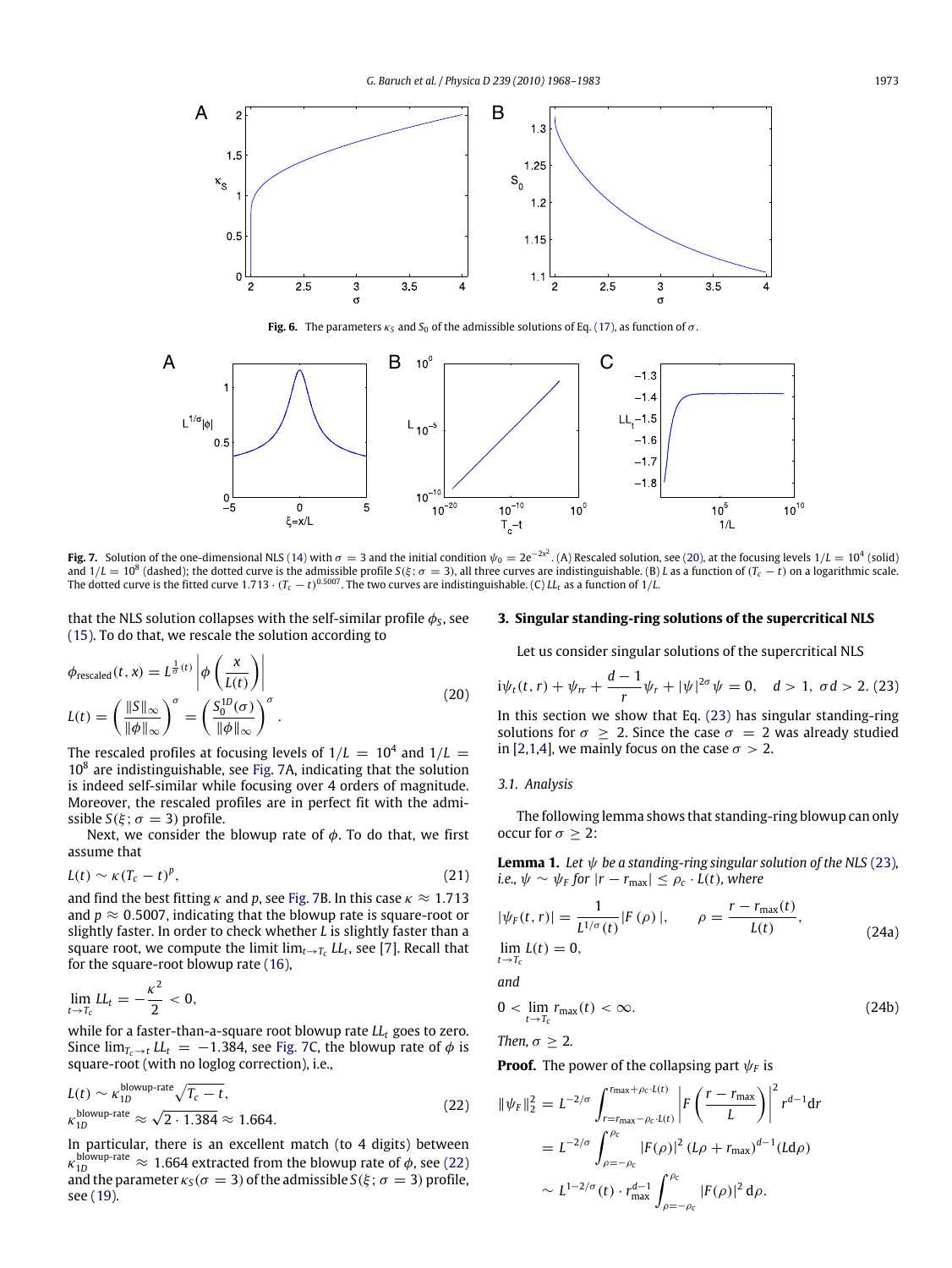Since  $\|\psi_F\|_2^2 \le \|\psi\|_2^2 = \|\psi_0\|_2^2 < \infty$ , then  $L^{1-2/\sigma}$  has to be bounded as  $L \to 0$ , hence  $\sigma \geq 2$ .  $\Box$ 

Let

$$
P_{\text{collapse}} = \liminf_{\varepsilon \to 0+} \lim_{t \to T_c} \int_{|r - r_{\text{max}}(t)| < \varepsilon} |\psi|^2 r^{d-1} dr
$$

be the amount of power that collapses into the standing-ring singularity. We say that a singular standing-ring solution  $\psi$ undergoes a *strong collapse* if  $P_{\text{collapse}} > 0$ , and a *weak collapse* if  $P_{\text{collapse}} = 0.$ 

**Corollary 2.** *Under the conditions of [Lemma](#page-5-7) 1,*  $\psi_F$  *undergoes a strong collapse when*  $\sigma = 2$ , and a weak collapse when  $\sigma > 2$ .

**Proof.** This follows directly from the proof of [Lemma 1.](#page-5-7)  $\Box$ 

Let us further consider singular standing-ring solutions of the NLS [\(23\).](#page-5-6) Following the analysis in [\[2,](#page-15-1) Section 3.2], in the ring region of a standing-ring solution, i.e., for  $r - r_{\text{max}} = \mathcal{O}(L)$ ,

$$
[\psi_{rr}] \sim \frac{[\psi]}{L^2(t)}, \qquad \left[\frac{d-1}{r}\psi_r\right] \sim \frac{(d-1)[\psi]}{r_{\max}(T_c) \cdot L(t)}.
$$

Therefore, the  $\frac{d-1}{r_-}\psi_r$  term in Eq. (23) becomes negligible compared with  $\psi_{rr}$  as  $t \to T_c$ .

Hence, near the singularity, Eq. [\(23\)](#page-5-6) reduces to the onedimensional supercritical NLS [\(14\),](#page-4-2) i.e.,

$$
\psi(t,r) \sim \phi(t, x = r - r_{\text{max}}(t)),
$$

where  $\phi$  is a peak-type solution of the one-dimensional NLS [\(14\).](#page-4-2)

Therefore, we predicted in [\[2\]](#page-15-1) that the blowup dynamics of standing ring solutions of the NLS [\(23\)](#page-5-6) with  $d > 1$  and  $\sigma = 2$ is the same as the blowup dynamics of collapsing peak solutions of the one-dimensional critical NLS with  $\sigma = 2$ , as was indeed confirmed numerically in [\[2\]](#page-15-1) and analytically in [\[1](#page-15-0)[,4\]](#page-15-5). Similarly, we now predict that the blowup dynamics of standing-ring solutions of the NLS [\(23\)](#page-5-6) with  $d > 1$  and  $\sigma > 2$  is the same as the blowup dynamics of collapsing peak solutions of the supercritical one-dimensional NLS [\(14\)](#page-4-2) with the same nonlinearity exponent  $\sigma$ :

<span id="page-6-2"></span>**Conjecture 3.** *Let* ψ *be a singular standing-ring solution of the NLS equation* [\(23\)](#page-5-6) *with*  $d > 1$  *and*  $\sigma > 2$ *. Then,* 

- 1. *The solution is self-similar in the ring region, i.e.,*  $|\psi| \sim |\psi_F|$  *for*  $r - r_{\text{max}} = \mathcal{O}(L)$ , where  $\psi_F$  is given by [\(24a\)](#page-5-8).
- 2. *The self-similar profile*  $\psi_F$  *is given by*

$$
\psi_F(t,r) = \phi_S(t, x = r - r_{\text{max}}(t)),\tag{25}
$$

*where*  $\phi_S(t, x)$ *, see* [\(15\)](#page-4-6)*, is the asymptotic peak-type profile of the one-dimensional NLS* [\(14\)](#page-4-2) *with the same*  $\sigma$ *. In particular, F = S is the admissible solution of Eq.* [\(17\)](#page-4-3) *with*

$$
\kappa = \kappa_S(\sigma), \qquad S_0 = S_0(\sigma).
$$

3. *The blowup rate of*  $\psi$  *is a square root, i.e.,* 

$$
L(t) \sim \kappa_S(\sigma) \sqrt{T_c - t}, \quad t \longrightarrow T_c, \tag{26}
$$

*where*  $\kappa_S(\sigma)$ , *is the parameter*  $\kappa = \kappa_S$  *of the self-similar profile S*, *see* [\(18\)](#page-4-8)*.*

[Conjecture 3](#page-6-2) implies that the parameter  $\kappa$  of the blowup-rate [\(26\)](#page-6-3) of  $\psi$  is equal to the parameter  $\kappa$  of the blowup rate [\(16\)](#page-4-4) of  $\phi$ . In particular,  $\kappa$  depends on the nonlinearity exponent  $\sigma$ , but is independent of the dimension *d* and of the initial condition  $\psi_0$ .

<span id="page-6-5"></span>

**Fig. 8.** Ring radius  $r_{\text{max}}(t)$  as a function of the focusing level  $1/L(t)$  for the solution of the NLS [\(23\)](#page-5-6) with  $d = 2$  and  $\sigma = 3$ , and the initial condition [\(27\).](#page-6-4)

## <span id="page-6-0"></span>*3.2. Simulations*

We solve the NLS [\(23\)](#page-5-6) with  $d = 2$  and  $\sigma = 3$  for the initial condition

<span id="page-6-4"></span>
$$
\psi_0 = 2e^{-2(r-5)^2},\tag{27}
$$

and observe that the solution blows-up with a ring profile. In [Fig. 8](#page-6-5) we plot the ring radius

$$
r_{\max}(t) = \arg\max_{r} |\psi|
$$

as a function of the focusing factor 1/*L*(*t*), as the solution blows up over 10 orders of magnitude. Since  $\lim_{t\to T_c} r_{\text{max}}(t) = 5.0011$ , the ring is standing and is not shrinking or expanding.

We now test [Conjecture 3](#page-6-2) numerically item by item.

1. In [Fig. 7A](#page-5-4) we plot the rescaled solution

<span id="page-6-6"></span>
$$
\psi_{\text{rescaled}} = L^{\frac{1}{\sigma}}(t) \left| \psi \left( \frac{r - r_{\text{max}}(t)}{L(t)} \right) \right|,
$$
  

$$
L(t) = \left( \frac{S_0(\sigma)}{\|\psi(t)\|_{\infty}} \right)^{\sigma},
$$
 (28)

at  $1/L = 10^4$  and  $1/L = 10^8$ , and observe that the two lines are indistinguishable. Therefore, we conclude that the standingring solutions blowup with the self-similar  $\psi_F$  profile [\(24a\).](#page-5-8)

2. To verify that the self-similar blowup profile  $\psi_F$  is, up to a shift in *r*, the asymptotic blowup peak-profile  $\phi_s$  of the onedimensional NLS [\(14\),](#page-4-2) we superimpose in [Fig. 9A](#page-7-1) the selfsimilar profile of the solution of the one-dimensional NLS [\(14\)](#page-4-2) from [Fig. 7A](#page-5-4) and the admissible solution  $S(x, \sigma = 3)$ , and observe that, indeed, the four curves are indistinguishable. 3. [Fig. 9B](#page-7-1) shows that

$$
L(t) \sim 1.714 \cdot (T_c - t)^{0.5009}.
$$

<span id="page-6-8"></span>Therefore, the blowup rate is a square-root or slightly faster. [Fig. 9C](#page-7-1) shows that  $\lim_{T_c \to t} L_t \approx -1.385$ , indicating that the blowup rate is square-root (with no loglog correction), i.e.,

<span id="page-6-7"></span>
$$
L(t) \sim \kappa_{2D}^{\text{blowup-rate}} \sqrt{T_c - t},
$$
  
\n
$$
\kappa_{2D}^{\text{blowup-rate}} = \sqrt{2 \cdot 1.385} \approx 1.664.
$$
 (29)

<span id="page-6-3"></span>Thus, there is an excellent match between the parameter  $\kappa =$  $\kappa_S(\sigma = 3) \approx 1.664$  of the admissible *S* profile, see [\(19\),](#page-4-7) the value of  $\kappa_{2D}^{\text{blowup-rate}} \approx 1.664$  extracted from the blowup rate of the solution of the two-dimensional NLS, and the value of  $\kappa_{1D}^{\text{blown}}$ <sup>2</sup>  $\approx$  1.664 extracted from the blowup rate of the solution of the one-dimensional NLS, see [\(22\).](#page-5-5)

## <span id="page-6-1"></span>*3.3. Robustness of* ψ*<sup>F</sup> and universality of* κ

The initial condition [\(27\)](#page-6-4) in [Figs. 8](#page-6-5) and [9](#page-7-1) is different from the asymptotic profile  $\psi_F$ . Since the solution  $\psi$  blows up with the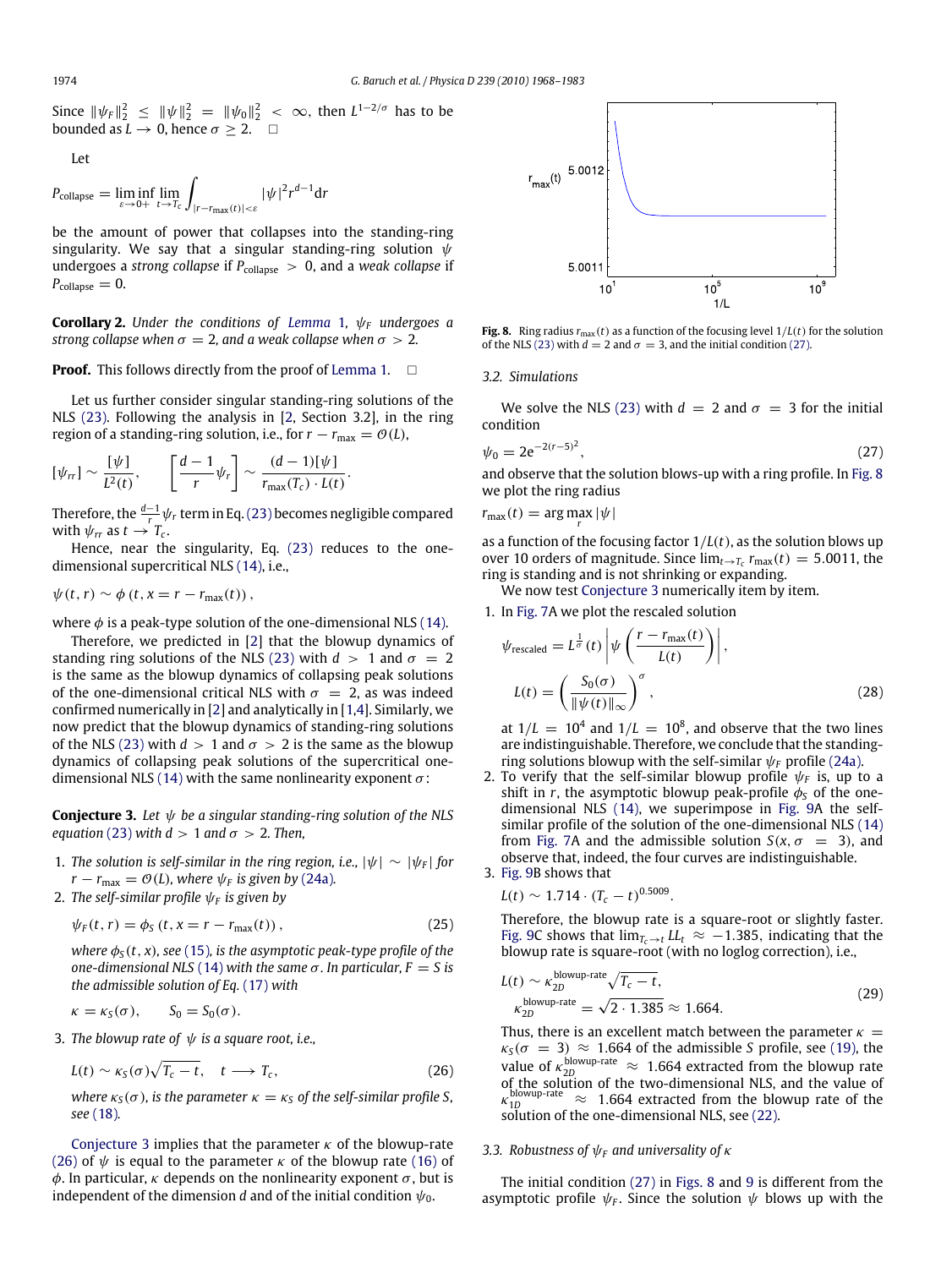<span id="page-7-1"></span>

<span id="page-7-2"></span>**Fig. 9.** NLS solution of [Fig. 8.](#page-6-5) (A) Rescaled solution according to [\(28\)](#page-6-6) at focusing levels  $1/L = 10^4$  (solid) and  $1/L = 10^8$  (dashed), the dotted curve is the asymptotic profile  $S(\xi, \sigma = 3)$ , and the dashed curve is the rescaled solution of the one-dimensional NLS at  $1/L = 10^8$ , taken from [Fig. 7A](#page-5-4). All four curves are indistinguishable. (B) L as a function of  $(T_c - t)$  on a logarithmic scale. The d



<span id="page-7-3"></span>**Fig. 10.** Solution of the NLS [\(23\)](#page-5-6) with  $d = 2$  and  $\sigma = 3$  and the initial condition  $\psi_0 = 2e^{-t^4}$  at (A)  $t = 0.018$ . (C)  $t = 0.0188$ . (D)  $t = 0.0198$ .



Fig. 11. NLS solution of [Fig. 10.](#page-7-2) (A) Location of the maximum  $r_{\text{max}}(t)$  as a function of the focusing level  $1/L(t)$  (B)  $LL_t$  as a function of the focusing level  $1/L(t)$ .

asymptotic profile  $\psi_F$ , this indicates that  $\psi_F$  is an attractor. The initial condition [\(27\),](#page-6-4) however, is already ring-shaped. Therefore, we now show that initial conditions which are not ring-shaped can also blowup with the  $\psi_F$  profile.

In [\[21](#page-15-20)[,22\]](#page-15-21), we developed a Nonlinear Geometrical Optics (NGO) method which showed that high-power super-Gaussian initial conditions evolve into a ring profile. To see this, in [Fig. 10](#page-7-2) we solve the NLS [\(3\)](#page-0-3) with  $d = 2$  and  $\sigma = 3$ , and the super-Gaussian initial condition  $\psi_0(r)=2\text{e}^{-r^4}$ , and observe that the NLS solution, indeed, evolves into a ring. Since  $\lim_{t\to T_c} r_{\text{max}}(t) = 0.33$ , see [Fig. 11A](#page-7-3), this singular solution is a standing ring. Therefore, we see that initial conditions which are not rings can also blowup with the  $\psi_F$  standing ring profile.

We now consider the blowup rate of the above solution, since  $\lim_{t\to T_c} L_t = -1.384$ , see [Fig. 11B](#page-7-3), this implies that

$$
L(t) \sim \kappa_{2D}^{\text{blowup-rate}} \sqrt{T_c - t}, \quad \kappa_{2D}^{\text{blowup-rate}} \approx \sqrt{2 \cdot 1.384} = 1.664.
$$

This value of  $\kappa_{2D}^{\rm blowup-rate}$  identifies with the one obtained for the ring-type initial condition  $(27)$ , see  $(29)$ . We thus see that the parameter  $\kappa$  of the blowup rate [\(26\)](#page-6-3) is, indeed, independent of the initial condition.

**Remark 3.1.** A different type of initial condition that blows-up with the  $\psi_F$  profile and with the same value of  $\kappa_{2D}^{\text{blowup-rate}}$  is given in Section [4.2.](#page-9-1)

#### <span id="page-7-0"></span>*3.4. Instability with respect to symmetry-breaking perturbations*

In Section [3.3](#page-6-1) we saw that the standing-ring asymptotic profile  $\psi_F$  is an attractor for a large class of radially-symmetric initial conditions. In general, NLS solutions with a ring structure are stable under radial perturbation, but unstable under symmetry-breaking perturbations [\[7,](#page-15-4)[2,](#page-15-1)[3\]](#page-15-6). We now show that  $\psi_F$  is also unstable with respect to symmetry-breaking perturbations. To see that, let us consider the two-dimensional NLS

<span id="page-7-4"></span>
$$
i\psi_t(t, r, \theta) + \psi_{rr} + \frac{1}{r}\psi_r + \frac{1}{r^2}\psi_{\theta\theta} + |\psi|^{2\sigma}\psi = 0,
$$
 (30)

with the initial condition

$$
\psi_0(r,\theta) = f(r) (1 + \varepsilon h(\theta)).
$$

We chose  $f(r)$  so that when  $\varepsilon = 0$ , the solution blows up with the  $\psi_F$  profile at  $r = r_{\text{max}}$ . We now consider the case  $0 < \varepsilon \ll 1$ . Since for a standing ring the  $\frac{1}{r}\psi_r$  term becomes negligible compared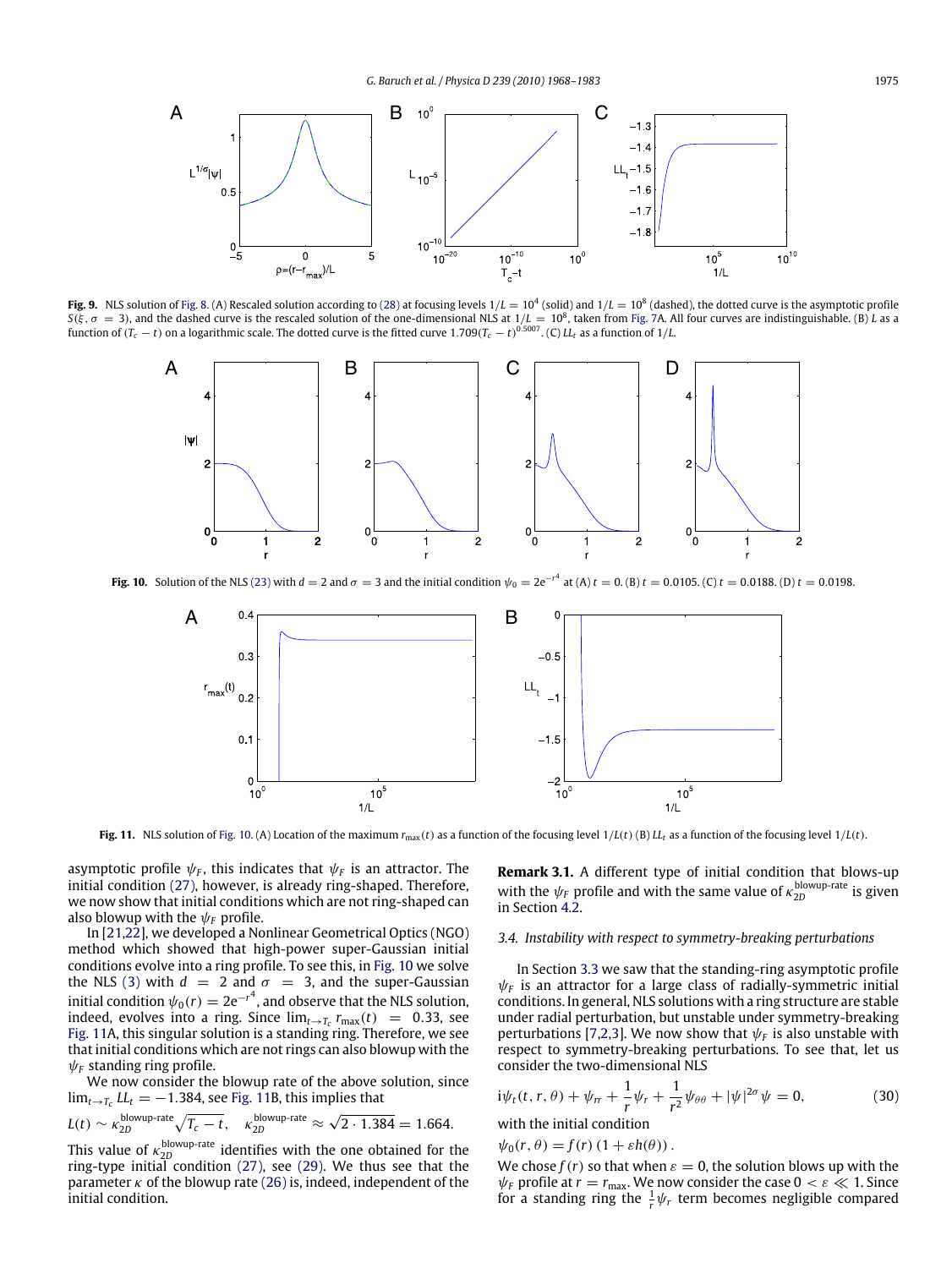<span id="page-8-2"></span>

**Fig. 12.** Solution of the NLS [\(30\)](#page-7-4) with  $\sigma = 3$  and with the initial condition [\(31\).](#page-8-1) (A)  $t = 0$ . (B)  $t = 0.01400$ , (C)  $t = 0.01472$ . Top: Surface plot. Bottom: Amplitude along the ring peak  $|\psi(t, r_{\text{max}}(t), \theta)|$  as function of  $\theta$ .

with  $\psi_{rr}$ , see Section [3.1,](#page-5-0) Eq. [\(30\)](#page-7-4) can be approximated in the ringpeak region ( $r \approx r_{\text{max}}$ ) with

$$
i\psi_t + \psi_{rr} + \frac{1}{r_{\text{max}}^2}\psi_{\theta\theta} + |\psi|^{2\sigma}\psi = 0.
$$

This is the two-dimensional focusing NLS. Therefore, the solution will localize at local maximum points in the  $(r, \theta)$  plane, thereby breaking the radial symmetry.

To see this numerically, we solve the two-dimensional NLS [\(30\)](#page-7-4) with  $\sigma = 3$  and with the initial condition

$$
\psi_0(r,\theta) = 2e^{-2(r-5)^2} \left[ 1 + \varepsilon^2 e^{-\left(\frac{\theta}{\varepsilon}\right)^2} \right],
$$
  

$$
\varepsilon = \frac{1}{10}, \ \theta = [-\pi, \pi].
$$
 (31)

This initial condition is the standing-ring initial condition [\(27\),](#page-6-4) with an  $\vartheta$ (0.01) small bump at  $\theta = 0$ , see [Fig. 12A](#page-8-2). As predicted, as the solution self-focuses, it localizes around the small initial bump at  $\theta = 0$  (see [Fig. 12B](#page-8-2) and C), resulting in breakup of radial symmetry.

#### <span id="page-8-0"></span>**4. Existence of non-standing ring solutions for**  $\sigma > 2$ ?

[Lemma 1](#page-5-7) does not exclude the possibility that there exist nonstanding rings for  $\sigma > 2$ . The main reason that this question arises is as follows. In [\[2\]](#page-15-1) we discovered ring solutions of the supercritical NLS for  $d > 1$  and  $\frac{2}{d} < \sigma \leq 2$  of the form  $\psi \sim \psi_Q$ , see [\(7\).](#page-1-7) Therefore, it is natural to attempt to extrapolate these results to the regime  $\sigma > 2$ . Since  $\alpha < 0$  when  $\sigma > 2$ , the ring radius  $r_{\text{max}}(t)$  goes to infinity as  $t\,\rightarrow\, T_c$ , hence  $\psi_{\text{Q}}$  is an *expanding-ring* profile for  $\sigma > 2$ , if such a solution exists. Note that although the ring is expanding to an infinite radius, the power of the collapsing part  $\psi_0$  remains bounded, as

$$
\|\psi_{Q}\|_{2}^{2} = \int_{r=r_{\text{max}}-\rho_{c}\cdot L(t)}^{r_{\text{max}}+\rho_{c}\cdot L(t)} |\psi_{Q}|^{2} r^{d-1} dr \sim r_{0}^{d-1} \int_{\rho=-\rho_{c}}^{\rho_{c}} |Q|^{2} d\rho, \nt \to T_{c}.
$$

Therefore, these expanding rings, if they exist, do not violate power conservation.

In [\[2\]](#page-15-1) we solved the NLS [\(23\)](#page-5-6) with  $\sigma = 2.1 > 2$  and  $d =$ <br>and the ring initial condition  $d_f = \frac{4/2}{\sqrt{2}} \sqrt{\cosh(2(x - 5))}$ . 2 and the ring initial condition  $\psi_0 = \sqrt[4]{3}\sqrt{\text{sech}(2(r-5))}$ . The solution turned out to be a singular standing ring, rather than an expanding one. Moreover, the blowup profile was different from  $\psi_0$ . In retrospect, this NLS solution was a standing-ring with the  $\psi_F$  profile, see Section [3.](#page-5-1) Nevertheless, this still leaves open the question of whether there exist expanding-ring ψ*<sup>Q</sup>* solutions for  $\sigma > 2$ .

#### *4.1. Analysis*

We now prove that singular ring solutions with the  $\psi_{\mathcal{Q}}$  profile do not exist for  $\sigma > 2$ .

<span id="page-8-5"></span><span id="page-8-4"></span><span id="page-8-1"></span>**Lemma 4.** *When*  $\sigma > 2$ , there are no singular NLS solutions such that  $\psi \sim \psi_0$ , see [\(7\)](#page-1-7), and

$$
L(t) \sim \kappa (T_c - t)^p, \qquad L_t \sim p\kappa (T_c - t)^{p-1},
$$
  
\n
$$
L_{tt} \sim p(p-1)\kappa (T_c - t)^{p-2}.
$$
\n(32)

**Proof.** The result shall follow directly from [Lemmas 5](#page-8-3) and [6.](#page-9-2) □

<span id="page-8-3"></span>**[Lemma](#page-8-4) 5.** *Under the assumptions of Lemma 4,*  $p < 1$ *.* 

**Proof.** We first recall that, as shown by Merle [\[23\]](#page-15-22), for every singular solution  $\psi$  of the supercritical NLS

<span id="page-8-8"></span>
$$
\int_0^{T_c} (T_c - t) \|\nabla \psi\|_2^2 dt < \infty.
$$
 (33)

To find the limiting behavior of  $\|\nabla\psi(t)\|_2^2$  as  $t\to T_c$ , note that by the conservation of the Hamiltonian

<span id="page-8-6"></span>
$$
\|\nabla\psi\|_2^2 \sim \frac{1}{\sigma+1} \|\psi\|_{2\sigma+2}^{2\sigma+2}, \quad t \to T_c.
$$
 (34)

In addition,

<span id="page-8-7"></span>
$$
\|\psi\|_{2\sigma+2}^{2\sigma+2} \sim \|\psi_{Q}\|_{2\sigma+2}^{2\sigma+2} = \frac{1}{L^{\frac{2\sigma+2}{\sigma}}} \int |Q(\rho)|^{2\sigma+2} (L\rho + r_0 L^{\alpha})^{d-1} L d\rho
$$

$$
\sim \frac{r_0^{d-1}}{1+\sigma} \frac{1}{L^2(t)} \int |Q|^{2\sigma+2} d\rho, \qquad (35)
$$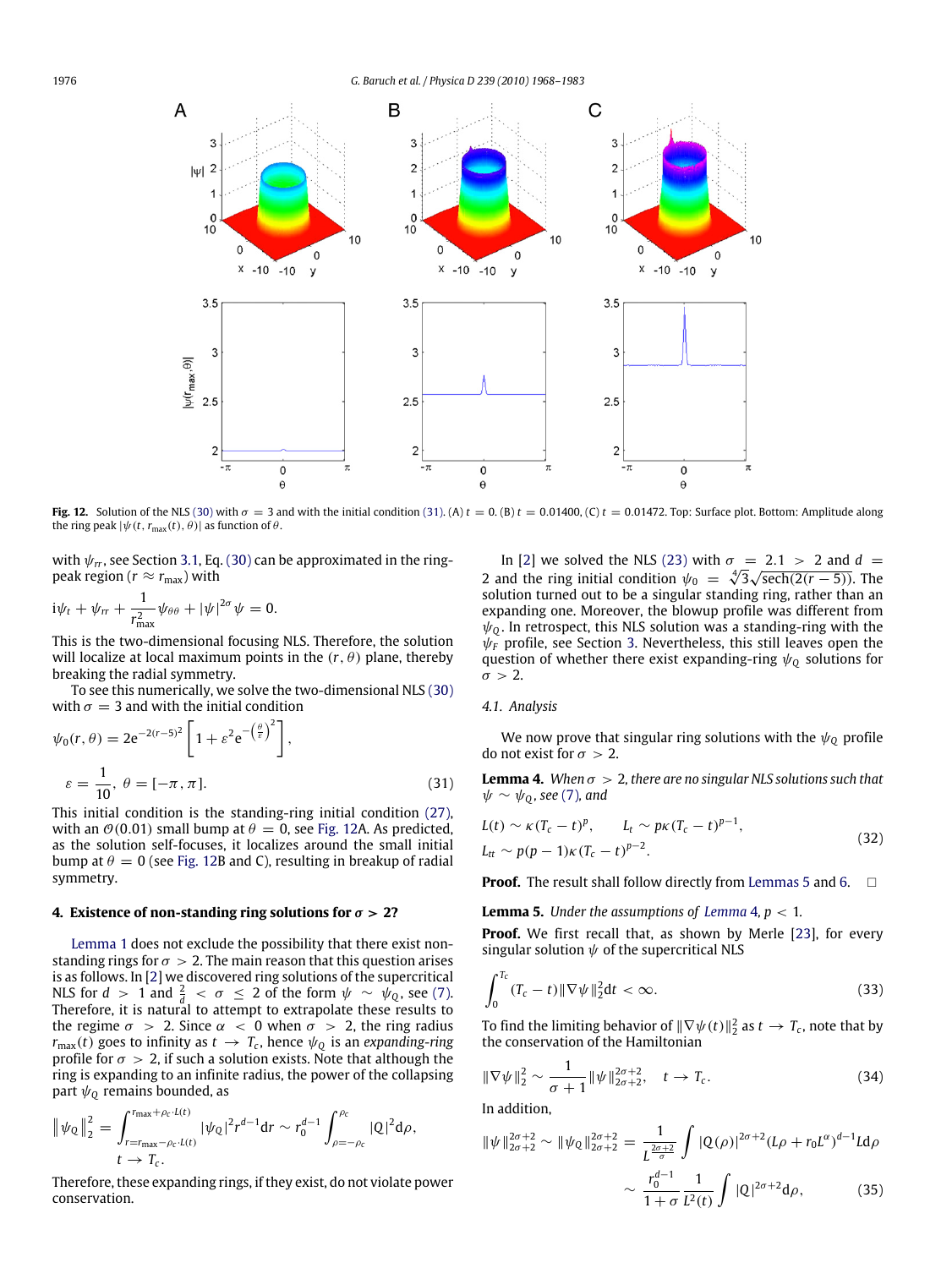<span id="page-9-6"></span>

Fig. 13. Solution of the NLS [\(23\)](#page-5-6) with  $d = 2$  and  $\sigma = 3$  and the initial condition [\(38\).](#page-9-3) (A) Ring radius  $r_{\text{max}}(t)$  as a function of the focusing level  $1/L(t)$ . (B)  $LL_t$  as a function of 1/*L*.

where in the last equality we used the value of  $\alpha$  given by [\(7c\),](#page-1-4) and, in particular, that  $\alpha < 0$ . Therefore, by [\(32\),](#page-8-5) [\(34\),](#page-8-6) [\(35\)](#page-8-7)

$$
\|\nabla\psi\|_2^2 \sim \|\psi\|_{2\sigma+2}^{\sigma+1} \sim \frac{1}{L^2(t)} \sim \frac{1}{(T_c-t)^{2p}}, \quad t \to T_c.
$$

Hence, the bound [\(33\)](#page-8-8) implies that  $p < 1$ .  $\Box$ 

## <span id="page-9-2"></span>**[Lemma](#page-8-4) 6.** *Under the conditions of Lemma 4,*  $p > 1$ *.*

**Proof.** Substitution of  $\psi_0$ , see [\(7\),](#page-1-7) into the NLS [\(23\)](#page-5-6) gives the following ODE for *Q*,

<span id="page-9-4"></span>
$$
Q_{\rho\rho}(\rho) + \frac{(d-1)L}{L\rho + r_0L^{\alpha}} Q_{\rho} - Q + |Q|^{2\sigma} Q
$$
  
– [A(t)\rho<sup>2</sup> + \alpha r\_0B(t)\rho + \alpha r\_0<sup>2</sup>C(t)] Q + iD(t)Q = 0, (36a)

where

$$
A(t) = \frac{1}{4}L^3 L_{tt}, \qquad B(t) = \frac{1}{2}L^{2+\alpha} L_{tt} - 2(1-\alpha)L^{1+\alpha}L_t^2,
$$
  
\n
$$
C(t) = \frac{1}{4}L^{1+2\alpha}L_{tt} - (1-\alpha)L^{2\alpha}L_t^2,
$$
  
\n
$$
D(t) = \frac{\sigma d - 2}{2\sigma} \frac{L L_t}{\rho + r_0 L^{\alpha - 1}} \rho.
$$

Since Q depends only on  $\rho$ , each of the time-dependent terms of [\(36\)](#page-9-4) should go to a constant as  $t \to T_c$ . In particular,  $C(t)$  should go to a constant as  $t \to T_c$ . Under assumption [\(32\),](#page-8-5)

$$
C(t) \sim c_C (T_c - t)^{2\alpha p + 2p - 2}, \quad c = \kappa^{2 + 2\alpha} p \left[ \left( \alpha - \frac{3}{4} \right) p - \frac{1}{4} \right]. \tag{37}
$$

Since  $\lim_{t\to T_c} L(t) = 0$ , then  $p > 0$ , see [\(32\).](#page-8-5) In addition, for  $\sigma > 2$ ,  $\alpha$  < 0, see [\(7c\).](#page-1-4) This implies that  $c$  < 0 and in particular  $c \neq 0$ . Since  $C(t)$  should goes to a constant as  $t \rightarrow T_c$  then, by [\(37\),](#page-9-5)  $2\alpha p + 2p - 2 \geq 0$ . Therefore,

$$
\frac{1-p}{p} \le \alpha < 0.
$$
\nHence,  $p > 1$ .

#### <span id="page-9-1"></span>*4.2. Simulations*

The result of [Lemma 4](#page-8-4) that expanding-ring singular solutions with the profile  $\psi_0$  do not exist, is based on formal arguments rather than on a rigorous analysis. Therefore, we now provide a numerical support for this result. To do that, we solve the NLS [\(23\)](#page-5-6) with  $d = 2$  and  $\sigma = 3$  and with the expanding ring profile initial condition

<span id="page-9-3"></span>
$$
\psi_0 = \psi_0(t=0) = (1+\sigma)^{\frac{1}{2\sigma}} \operatorname{sech}^{\frac{1}{\sigma}}(\sigma(r-10))
$$
  
× e<sup>-i\alpha r^2-i(1-\alpha)(r-10)^2</sup>, (38a)

where

$$
\alpha = \frac{2-3}{3(2-1)} = -\frac{1}{3}.\tag{38b}
$$

If a  $\psi_0$  solution indeed exists, then  $\psi$  would be a singular ring solution whose radius goes to infinity. In [Fig. 13A](#page-9-6) we plot the ring radius  $r_{\text{max}}(t)$  as a function of the focusing factor  $1/L$ , as the solution blows up over 10 orders of magnitude. Initially, the ring radius, indeed, expands from  $r_{\text{max}}(0) = 10$  to  $r_{\text{max}}(t) \approx 12.11$ . This expansion is due to the defocusing (expanding) phase term e<sup>−iαr<sup>2</sup> of the initial condition. However, the ring stops expanding</sup> when  $1/L \approx 20$ , and becomes a singular standing ring with radius  $r_{\text{max}}(T_c) \approx 12.11$ . Since the initial condition was an expanding ring, this simulation provides a strong support to the result of [Lemma 4.](#page-8-4)

We now consider the blowup rate of the above solution, [Fig. 13B](#page-9-6) shows that  $\lim_{t \to T_c} LL = -1.384$ , implying that

$$
L(t) \sim \kappa_{2D}^{\text{blowup-rate}} \sqrt{T_c - t}, \quad \kappa_{2D}^{\text{blowup-rate}} \approx \sqrt{2 \cdot 1.384} = 1.664.
$$

This value of  $\kappa_{2D}^{\text{blowup-rate}}$  identifies with the one obtained for a  $\psi_F$ collapse, see  $(2\tilde{9})$ . Therefore, this simulation provides an additional support to the robustness of  $\psi_F$  and to the universality of  $\kappa$  (see Section [3.3\)](#page-6-1).

## <span id="page-9-0"></span>**5. Singular standing vortex solutions of the NLS (** $\sigma > 2$ **)**

<span id="page-9-7"></span>We now consider vortex solutions of the two-dimensional NLS

$$
i\psi_t(t, x, y) + \Delta \psi + |\psi|^{2\sigma} \psi = 0, \qquad \psi(0, x, y) = \psi_0(x, y),
$$
  

$$
\Delta = \partial_{xx} + \partial_{yy},
$$
 (39)

<span id="page-9-5"></span>i.e., solutions of the form

$$
\psi(t, r, \theta) = A(t, r)e^{im\theta}, \quad m \in \mathbb{Z}, \tag{40}
$$

where  $r = \sqrt{x^2 + y^2}$  and  $\theta = \tan^{-1}(x/y)$ .

In [\[3\]](#page-15-6) we proved that if the initial condition is a radiallysymmetric vortex, then the solution remains a vortex:

**Lemma 7.** Let  $\psi$  be a solution of the NLS [\(39\)](#page-9-7) with the initial con- $\phi_0(r,\theta) = A_0(r) e^{im\theta}$ . Then,  $\psi(t,r,\theta) = A(t,r) e^{im\theta}$ , where *A*(*t*,*r*) *is the solution of*

<span id="page-9-8"></span>
$$
iA_t(t, r) + A_{rr} + \frac{1}{r}A_r - \frac{m^2}{r^2}A + |A|^{2\sigma}A = 0,
$$
  
\n
$$
A(0, r) = A_0(r).
$$
\n(41)

Note that the phase singularity at  $r = 0$  implies that  $A(r = 1)$  $0$ ) = 0. Hence, all vortex solutions are ring-type solutions. Specifically, all the singular solutions of [\(41\)](#page-9-8) are ring-type and not peaktype.

In [\[3\]](#page-15-6) we showed by formal calculations and numerical simulations that Eq. [\(39\)](#page-9-7) admits singular shrinking-vortex solutions for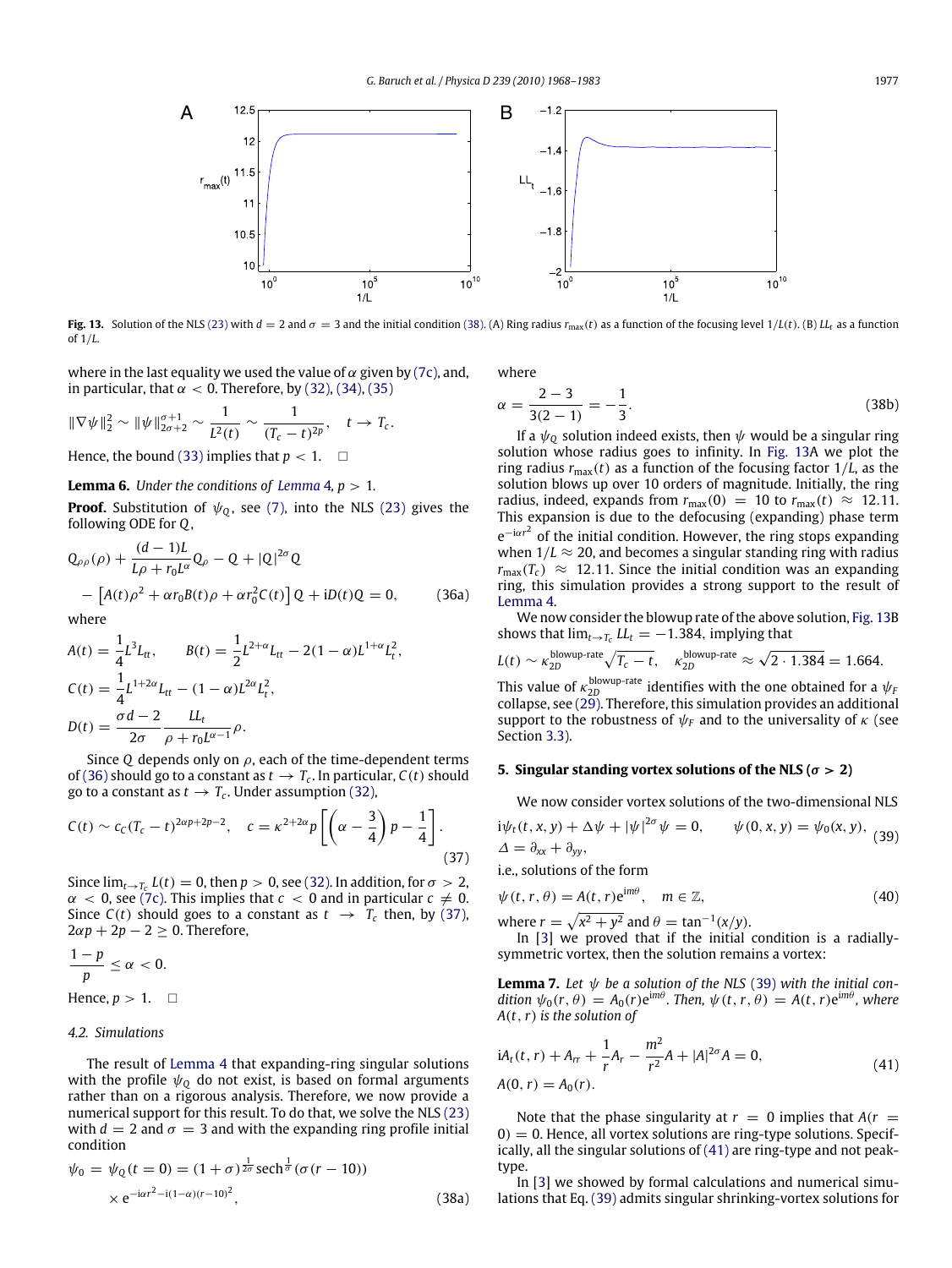<span id="page-10-1"></span>

**Fig. 14.** Ring radius  $r_{\text{max}}(t)$  as a function of the focusing level  $1/L(t)$  for the solution of the two-dimensional NLS [\(23\)](#page-5-6) with  $m = 1$ ,  $\sigma = 3$  and the initial condition [\(43\).](#page-10-0)

 $1 < \sigma < 2$ , and singular standing-vortex solutions for  $\sigma = 2$ . Moreover, we showed that the blowup rate and profile of the standing-vortex solutions is the same as in the two-dimensional non-vortex case. We now show that this is also true for  $\sigma > 2$ , namely, that the analysis conducted in Section [3.1](#page-5-0) for non-vortex standing-ring collapse, applies also for singular standing-vortex solutions.

#### *5.1. Analysis*

**Lemma 8.** *Let* ψ *be a singular standing-ring vortex solution of the NLS* [\(39\)](#page-9-7), i.e.,  $\psi \sim \psi_F(t, r) e^{im\theta}$ , where  $\psi_F$  is given by [\(24a\)](#page-5-8). Then,  $\sigma \geq 2$ .

**Proof.** The proof is identical to the proof of [Lemma 1.](#page-5-7) Indeed, the proof of [Lemma 1](#page-5-7) relies only on  $|\psi|$ , hence is not affected by the **phase term e<sup>imθ</sup>.** □

We now show that the blowup dynamics of standing vortex solutions is the same as the blowup dynamics of collapsing solutions of the one-dimensional NLS [\(14\).](#page-4-2) Indeed, in the ring region of a standing vortex solution,

$$
[A_{rr}] \sim \frac{[A]}{L^2(t)}, \qquad \left[\frac{d-1}{r}A_r\right] \sim \frac{(d-1)[A]}{r_{\text{max}}(T_c) \cdot L(t)},
$$

$$
\left[\frac{m^2}{r^2}A\right] \sim \frac{m^2[A]}{r_{\text{max}}^2(T_c)}.
$$

Therefore, as  $t \to T_c$ , both the  $\frac{d-1}{f_a} A_r$  and  $\frac{m^2}{r^2} A$  terms in Eq. [\(23\)](#page-5-6) become negligible compared with *Arr*.

Hence, as in the non-vortex case, near the singularity, Eq. [\(23\)](#page-5-6) reduces to the one-dimensional NLS [\(14\),](#page-4-2) i.e.,

$$
A(t, r) \sim \phi \left( t, x = r - r_{\text{max}}(t) \right), \tag{42}
$$

<span id="page-10-3"></span>where  $\phi$  is a peak-type solution of the one-dimensional NLS [\(14\).](#page-4-2) Therefore, we expect that the blowup dynamics of standing-vortex solutions of the NLS [\(23\)](#page-5-6) with  $d = 2$  and  $\sigma > 2$  to be the same as the blowup dynamics of collapsing peak solution of the one-dimensional NLS [\(14\)](#page-4-2) with the same nonlinearity exponent  $\sigma$ :

<span id="page-10-2"></span>**Conjecture 9.** Let  $\psi(t, r, \theta) = A(t, r) e^{im\theta}$  be a singular standing*vortex solution of the NLS equation* [\(39\)](#page-9-7) *with*  $\sigma > 2$ . *Then,*  $\psi$  *blows up with the asymptotic self-similar profile*

$$
\psi \sim e^{im\theta} \cdot \psi_F(t,r),
$$

*where* ψ*<sup>F</sup> is given by* [\(25\)](#page-6-8)*. In addition, items* 1*–*3 *of [Conjecture](#page-6-2)* 3 *hold.*

## *5.2. Simulations*

We solve Eq. [\(41\)](#page-9-8) with  $m = 1$  and  $\sigma = 3$ , with the initial condition

$$
A_0 = 2 \tanh(4r^2) e^{-2(r-5)^2}.
$$
 (43)

In [Fig. 14](#page-10-1) we plot the ring radius  $r_{\text{max}}(t)$  as a function of the focusing factor 1/*L*(*t*), as the solution blows up over 10 orders of magnitude. Since  $\lim_{t\to T_c} r_{\text{max}}(t) = 5.0011$ , the vortex is standing.

<span id="page-10-0"></span>We now test [Conjecture 9](#page-10-2) numerically item by item.

- 1. In [Fig. 15](#page-10-3) we plot the rescaled solution, see Eq. (28), at  $1/L = 10^4$ and  $1/L = 10^8$ , and observe that, indeed, the standing ring solution undergoes a self-similar collapse with the profile [\(25\).](#page-6-8)
- 2. To verify that the self-similar collapse profile is, up to a shift in  $r$  and multiplication by  ${\rm e}^{{\rm i} m \theta}$ , the asymptotic collapse profile  $\phi_{\rm S}$ of the one-dimensional NLS [\(14\),](#page-4-2) we superimpose the rescaled solution of the one-dimensional NLS [\(14\)](#page-4-2) from [Fig. 7A](#page-5-4), as well as the admissible solution  $S(x, \sigma = 3)$ , on to the rescaled solutions of [Fig. 15A](#page-10-3) and observe that, indeed, the four curves are indistinguishable. 3. [Fig. 15B](#page-10-3) shows that

$$
11g, 15b, 310w, 11a
$$

$$
L(t) \sim 1.701 \cdot (T_c - t)^{0.50068}.
$$

Therefore, the blowup rate is square root or slightly faster. [Fig. 15C](#page-10-3) shows that

$$
\lim_{T_c\to t} LL_t \approx -1.384,
$$

indicating that the blowup rate is square-root, i.e.,

$$
L(t) \sim \kappa_{\text{2D-vortex}}^{\text{blowup-rate}} \sqrt{T_c - t},
$$
  
\n
$$
\kappa_{\text{2D-vortex}}^{\text{blowup-rate}} = \sqrt{2 \cdot 1.384} \approx 1.664.
$$

In addition, there is an excellent match between the parameter  $\kappa = \kappa_S(\sigma = 3) \approx 1.664$  of the admissible *S* profile, see [\(19\),](#page-4-7) and the value of  $\kappa_{\text{2D-vortex}}^{\text{blowup-rate}} \approx 1.664$  extracted from the blowup rate of the two-dimensional vortex solution.



**Fig. 15.** Solution of Eq. [\(41\)](#page-9-8) with  $\sigma = 3$ ,  $m = 1$ , and the initial condition [\(43\).](#page-10-0) (A) Rescaled solution according to [\(28\)](#page-6-6) at focusing levels  $1/L = 10^4$  (solid) and  $1/L = 10^8$ (dashed), the dotted curve is the asymptotic profile *S*, and the dashed curve is the rescaled solution of the one-dimensional NLS at 1/*L* =  $10^8$ , taken from [Fig. 7A](#page-5-4). All four curves are indistinguishable. (B) L as a function of (T $_c$  – t) on a logarithmic scale. The dotted curve is the fitted curve 1.71(T $_c$  – t)  $^{0.5007}.$  The two curves are indistinguishable. (C) *LL<sup>t</sup>* as a function of 1/*L*.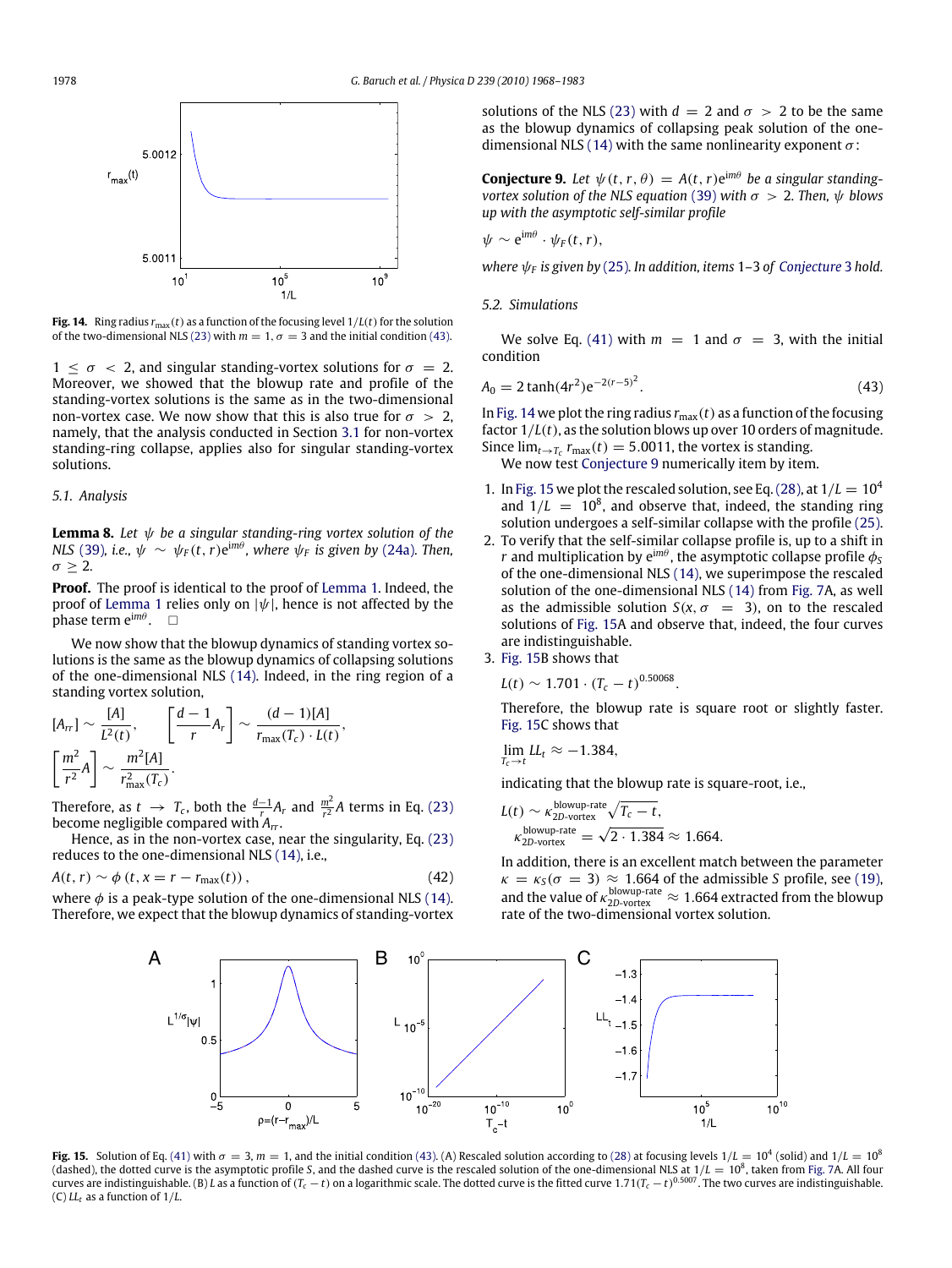#### <span id="page-11-0"></span>**6. Singular peak-type solutions of the one-dimensional supercritical BNLS**

In Section [2](#page-4-1) we reviewed the theory of singular peak-type solutions of the one-dimensional NLS. In this section, we present the analogous findings for the one-dimensional BNLS. We will make use of these results in the study of singular standing-ring solutions of the BNLS in Section [7.](#page-11-1)

#### *6.1. Analysis*

Let us consider the one-dimensional supercritical focusing BNLS

$$
i\phi_t(t, x) - \phi_{xxxx} + |\phi|^{2\sigma} \phi = 0, \quad \sigma > 4. \tag{44}
$$

At present, there is no theory for singular peak-type solutions of Eq. [\(44\).](#page-11-2) A recent numerical study [\[9\]](#page-15-8) suggests that peak-type singular solutions of the supercritical BNLS [\(44\)](#page-11-2) collapse with a self-similar asymptotic profile  $\phi_B$ , i.e.,  $\phi \sim \phi_B$ , where

$$
\phi_B(t, x) = \frac{1}{L^{2/\sigma}(t)} B(\xi) e^{i\tau}, \qquad \xi = \frac{x}{L(t)},
$$
  

$$
\tau(t) = \int_{s=0}^t \frac{ds}{L^4(s)}.
$$
 (45)

The blowup rate *L*(*t*) of these solutions is a quartic root, i.e.,

$$
L(t) \sim \kappa_B \sqrt[4]{T_c - t}, \quad t \to T_c, \tag{46}
$$

where  $\kappa_B > 0$ . In addition, the self-similar profile  $B(\xi)$  is the solution of

$$
B_{\xi\xi\xi\xi} - \frac{i}{4}\kappa_B^4 \xi B_{\xi} + \left(1 - \frac{i}{2\sigma}\kappa_B^4\right)B(\xi) - |B|^{2\sigma}B = 0. \tag{47}
$$

In general, symmetric solutions of  $(47)$  are complex-valued, and depend on the parameter  $\kappa_B$  and on the initial conditions  $B(0)$  and B<sup>"</sup>(0). We conjecture that, in analogy with the NLS, the following holds:

- **Conjecture 10.** 1. *The nonlinear fourth-order ODE* [\(47\)](#page-11-3) *has a unique 'admissible solution' with*  $\kappa_B = \kappa_B(\sigma)$ ,  $B(0) = B_0(\sigma)$ ,  $B''(0) =$  $B_0^{\prime\prime}(\sigma)$  and a zero Hamiltonian.
- 2. *This admissible solution is the self-similar profile of the asymptotic peak-type blowup profile*  $φ$ *<sub>B</sub>, see* [\(45\)](#page-11-4)*.*
- 3. *The value of*  $\kappa_B$  *of the blowup rate* [\(46\)](#page-11-5) *is equal to*  $\kappa_B(\sigma)$  *of the admissible B profile.*

## <span id="page-11-12"></span>*6.2. Simulations*

We solve the one-dimensional BNLS [\(44\)](#page-11-2) with  $\sigma = 6$  and the Gaussian initial condition

$$
\phi(t = 0, x) = 1.6 \cdot e^{-x^2}.
$$
\n(48)

We first show that the BNLS solution blows up with the self-similar profile  $\phi_B$ , see [\(45\).](#page-11-4) To do that, we rescale the solution according to

$$
\phi_{\text{rescaled}}(t, x) = L^{2/\sigma}(t) \phi\left(\frac{x}{L(t)}\right), \quad L(t) = \|\phi\|_{\infty}^{-\sigma/2}.
$$
 (49)

The rescaled profiles at focusing levels of  $1/L=10^4$  and  $1/L=10^8$ are indistinguishable, see [Fig. 16A](#page-12-0), indicating that the solution is indeed self-similar while focusing over 4 orders of magnitude.

Next, we consider the blowup rate of the collapsing solution, see [Fig. 16B](#page-12-0). To do that, we first assume that

$$
L(t) \sim \kappa_B (T_c - t)^p, \tag{50}
$$

and find the best fitting  $\kappa_B$  and p. In this case  $\kappa_B \approx 1.020$  and *p* ≈ 0.25017, indicating that the blowup-rate is close to a quartic root. To verify that the blowup rate is indeed  $p = 1/4$ , we compute the limit  $\lim_{t\to T_c}L^3L_t.$  Note that for the quartic-root blowup rate [\(46\)](#page-11-5)

$$
\lim_{t\to T_c}L^3L_t=-\frac{\kappa_B^4}{4}<0,
$$

while for a faster-than-a-quartic root blowup rate  $L^3L_t \to 0$ . Since  $\lim_{T_c\to t} L^3L_t$  ≈ −0.2898, see [Fig. 16C](#page-12-0), the blowup rate is a quarticroot (with no loglog correction), i.e.,

$$
L(t) \sim \kappa_{B,1D}^{\text{blowup-rate}} \sqrt[4]{T_c - t}, \quad \kappa_{B,1D}^{\text{blowup-rate}} \approx \sqrt[4]{4 \cdot 0.2898} \approx 1.0376.
$$

#### <span id="page-11-1"></span>**7. Singular standing-ring solutions of the supercritical BNLS**

<span id="page-11-2"></span>In Section [3](#page-5-1) we analyzed singular standing-ring solutions of the NLS with  $\sigma > 2$ . In this section, we derive the analogous results for the biharmonic NLS with  $\sigma > 4$ .

#### *7.1. Analysis*

Let us consider singular solutions of the focusing supercritical BNLS

<span id="page-11-4"></span>
$$
i\psi_t(t,r) - \Delta_t^2 \psi + |\psi|^{2\sigma} \psi = 0, \quad \sigma d > 4, \ d > 1,
$$
 (51)  
where

<span id="page-11-11"></span><span id="page-11-8"></span><span id="page-11-7"></span>(*d* − 1)(*d* − 3)

$$
\mathsf{HCE} = \mathsf{G}
$$

$$
\Delta_r^2 = -\frac{(d-1)(d-3)}{r^3} \partial_r + \frac{(d-1)(d-3)}{r^2} \partial_r^2 + \frac{2(d-1)}{r} \partial_r^3 + \partial_r^4 \tag{52}
$$

<span id="page-11-5"></span><span id="page-11-3"></span>is the radial biharmonic operator. The following lemma, which is the BNLS analogue of [Lemma 1,](#page-5-7) shows that standing-ring collapse can only occur for  $\sigma \geq 4$ :

<span id="page-11-6"></span>**Lemma 11.** *Let* ψ *be a self-similar standing-ring singular solution of the BNLS* [\(10\)](#page-2-3)*, i.e.,*  $\psi \sim \psi_B$ *, where* 

$$
|\psi_B(t,r)| = \frac{1}{L^{2/\sigma}(t)}|B(\rho)|, \quad \rho = \frac{r - r_{\text{max}}(t)}{L(t)},
$$
\n(53a)

*and*

$$
0 < \lim_{t \to T_c} r_{\text{max}}(t) < \infty. \tag{53b}
$$

*Then,*  $\sigma \geq 4$ *.* 

**Proof.** Integration gives  $\|\psi_B\|_2^2 = \mathcal{O}\left(L^{1-4/\sigma}\right)$ , and so the proof of [Lemma 1](#page-5-7) holds for  $\sigma \geq 4$ .  $\Box$ 

**Corollary 12.**  $\psi_B$  *undergoes a strong collapse when*  $\sigma = 4$ *, and a weak collapse when*  $\sigma > 4$ *.* 

**Proof.** This follows directly from the proof of [Lemma 11.](#page-11-6)  $\Box$ 

<span id="page-11-9"></span>Let us further consider standing-ring solutions of the BNLS [\(51\).](#page-11-7) In this case, in the ring region of a standing ring solution, the terms of the biharmonic operator, see [\(52\),](#page-11-8) behave as

<span id="page-11-10"></span>
$$
\left[\frac{1}{r^{4-k}}\partial_r^k\psi\right]=\mathcal{O}\left(L^{-k}\right), \quad k=0,\ldots,4.
$$

Therefore,  $\Delta_r^2 \psi \sim \partial_r^4 \psi$ . Hence, near the singularity, Eq. [\(51\)](#page-11-7) reduces to the one-dimensional BNLS [\(44\),](#page-11-2) i.e.,

$$
\psi(t,r) \sim \phi\left(t, x = r - r_{\text{max}}(t)\right),\tag{54}
$$

where  $\phi$  is a peak-type solution of the one-dimensional BNLS [\(44\).](#page-11-2) Therefore, we predicted in [\[11\]](#page-15-10) and also confirmed numerically that the blowup dynamics of standing ring solutions of the NLS [\(51\)](#page-11-7) with  $d > 1$  and  $\sigma = 4$  is the same as the blowup dynamics of singular peak solutions of the one-dimensional BNLS [\(51\)](#page-11-7) with  $\sigma =$ 4. Similarly, we now predict that the blowup dynamics of standing ring solutions of the BNLS [\(51\)](#page-11-7) with  $d > 1$  and  $\sigma > 4$  is the same as the blowup dynamics of collapsing peak solutions of the one-dimensional BNLS [\(44\)](#page-11-2) with the same nonlinearity exponent  $\sigma$ :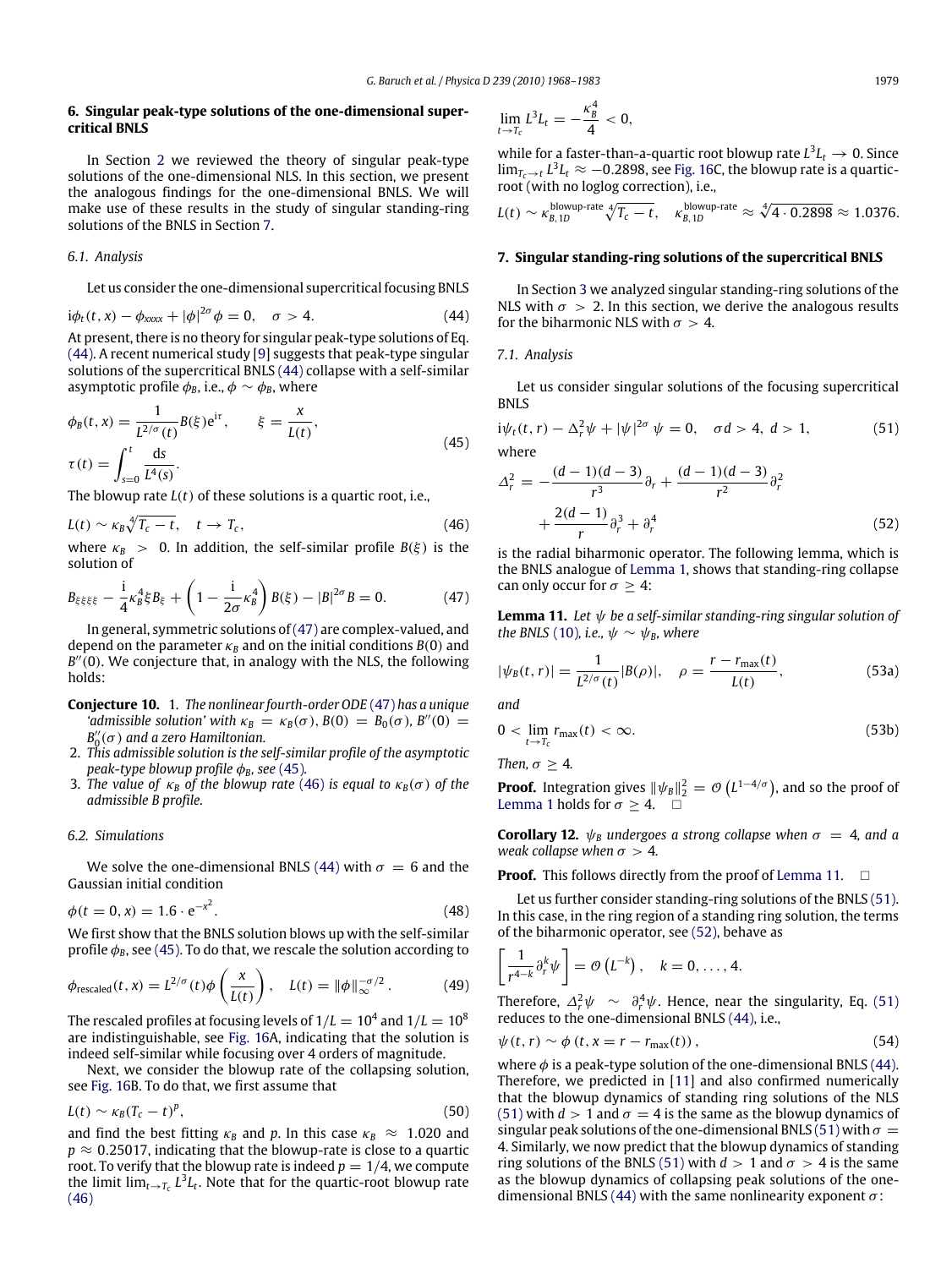<span id="page-12-0"></span>

**Fig. 16.** Solution of the one-dimensional BNLS [\(44\)](#page-11-2) with  $\sigma = 6$  and the Gaussian initial condition [\(48\).](#page-11-9) (A) Rescaled solution according to [\(49\)](#page-11-10) at focusing levels  $1/L = 10^4$ (solid) and 1/L  $=10^8$  (dashed). The two curves are indistinguishable. (B) L as a function of (T<sub>c</sub>  $-t$  ) on a logarithmic scale. The dotted curve is the fitted curve 1.020(T<sub>c</sub>  $-t$ )<sup>0.25017</sup>.  $(C) L<sup>3</sup>L<sub>t</sub>$  as a function of 1/*L*.

<span id="page-12-3"></span>

**Fig. 17.** Ring radius  $r_{\text{max}}(t)$  as a function of the focusing level  $1/L(t)$  for the solution of the BNLS [\(10\)](#page-2-3) with  $d = 2$ ,  $\sigma = 6$  and the initial condition  $\psi_0(r) = 1.6 \cdot e^{-(r-5)^2}$ .

<span id="page-12-1"></span>**Conjecture 13.** *Let* ψ *be a singular standing-ring solution of the BNLS* [\(51\)](#page-11-7) *with*  $d > 1$  *and*  $\sigma > 4$ *. Then,* 

- 1. The solution is self-similar in the ring region, i.e.,  $\psi \sim \psi_B$  for  $r - r_{\text{max}} = \mathcal{O}(L)$ , where  $|\psi_B|$  *is given by* [\(53a\)](#page-11-11).
- 2. *The self-similar profile*  $\psi_B$  *is given by*

$$
\psi_B(t, r) = \phi_B(t, x = r - r_{\text{max}}(t)), \qquad (55)
$$

*where*  $\phi_B(t, x)$ *, see* [\(45\)](#page-11-4)*,* is the asymptotic profile of the one*dimensional BNLS* [\(44\)](#page-11-2) *with the same* σ*.*

3. *The blowup rate is a quartic root, i.e.,*

$$
L(t) \sim \kappa_B(\sigma) \sqrt[4]{T_c - t}, \quad t \to T_c,
$$
\n(56)

*where*  $\kappa_B(\sigma) > 0$  *is the value of*  $\kappa_B$  *of the admissible B profile.* 

<span id="page-12-4"></span>[Conjecture 13](#page-12-1) implies, in particular, that the parameter  $\kappa_B$  of the blowup-rate of  $\psi$ , see [\(56\),](#page-12-2) is the same as the parameter  $\kappa_B$  of the blowup rate of  $\phi$ , see [\(46\).](#page-11-5) This value depends on the nonlinearity exponent σ, but is independent of the dimension *d* and of the initial condition  $\psi_0$ .

#### *7.2. Simulations*

We solve the BNLS [\(51\)](#page-11-7) with  $d = 2$  and  $\sigma = 6$  with the initial condition  $\psi_0(r) = 1.6 \cdot e^{-(r-5)^2}$ . In [Fig. 17](#page-12-3) we plot the ring radius  $r_{\text{max}}(t)$  as a function of the focusing factor  $1/L(t)$ , as the solution blows up over 8 orders of magnitude. Since  $\lim_{t\to T_c} r_{\text{max}}(t)$  = 4.992, the ring is standing and is not shrinking or expanding. Note that the initial condition is different from the asymptotic profile ψ*B*, suggesting that *standing-ring collapse is (radially) stable*.

We next test each item of [Conjecture 13](#page-12-1) numerically:

1. In [Fig. 18A](#page-12-4), we plot the rescaled solution

<span id="page-12-5"></span>
$$
\psi_{\text{rescaled}} = L^{2/\sigma}(t)\psi\left(\frac{r - r_{\text{max}}(t)}{L(t)}\right),
$$
  
\n
$$
L(t) = \|\psi\|_{\infty}^{-\sigma/2}, r_{\text{max}}(t) = \arg\max_{r} |\psi|,
$$
\n(57)

at  $1/L = 10^4$  and  $1/L = 10^8$ . The two curves are indistinguishable, showing that standing rings undergo a self-similar collapse with the self-similar  $\psi_B$  profile [\(45\).](#page-11-4)

- 2. To verify that the self-similar collapse profile  $\psi_B$  is, up to a shift in *r*, equal to the asymptotic collapse profile  $\phi_B$  of the onedimensional BNLS [\(44\),](#page-11-2) we superimpose the rescaled solution of the one-dimensional BNLS [\(44\)](#page-11-2) from [Fig. 16A](#page-12-0), on to the rescaled solutions of [Fig. 18A](#page-12-4), and observe that, indeed, the curves are indistinguishable.
- <span id="page-12-2"></span>3. [Fig. 18B](#page-12-4) shows that

$$
L(t) \sim 1.020(T_c - t)^{0.25017}.
$$

Therefore, the blowup rate is quartic root or slightly faster. [Fig. 18C](#page-12-4) shows that  $\lim_{T_c \to t} L^3 L_t \approx -0.2894$ , indicating that the blowup rate is quartic-root (with no loglog correction), i.e.,



**Fig. 18.** Solution of the two-dimensional BNLS [\(10\)](#page-2-3) with  $\sigma = 6$  and the initial condition  $\psi_0(x) = 1.6 \cdot e^{-(r-5)^2}$ . (A) Rescaled solution according to [\(49\)](#page-11-10) at focusing levels  $1/L = 10^4$  (solid) and  $1/L = 10^8$  (dashed). as a function of 1/*L*.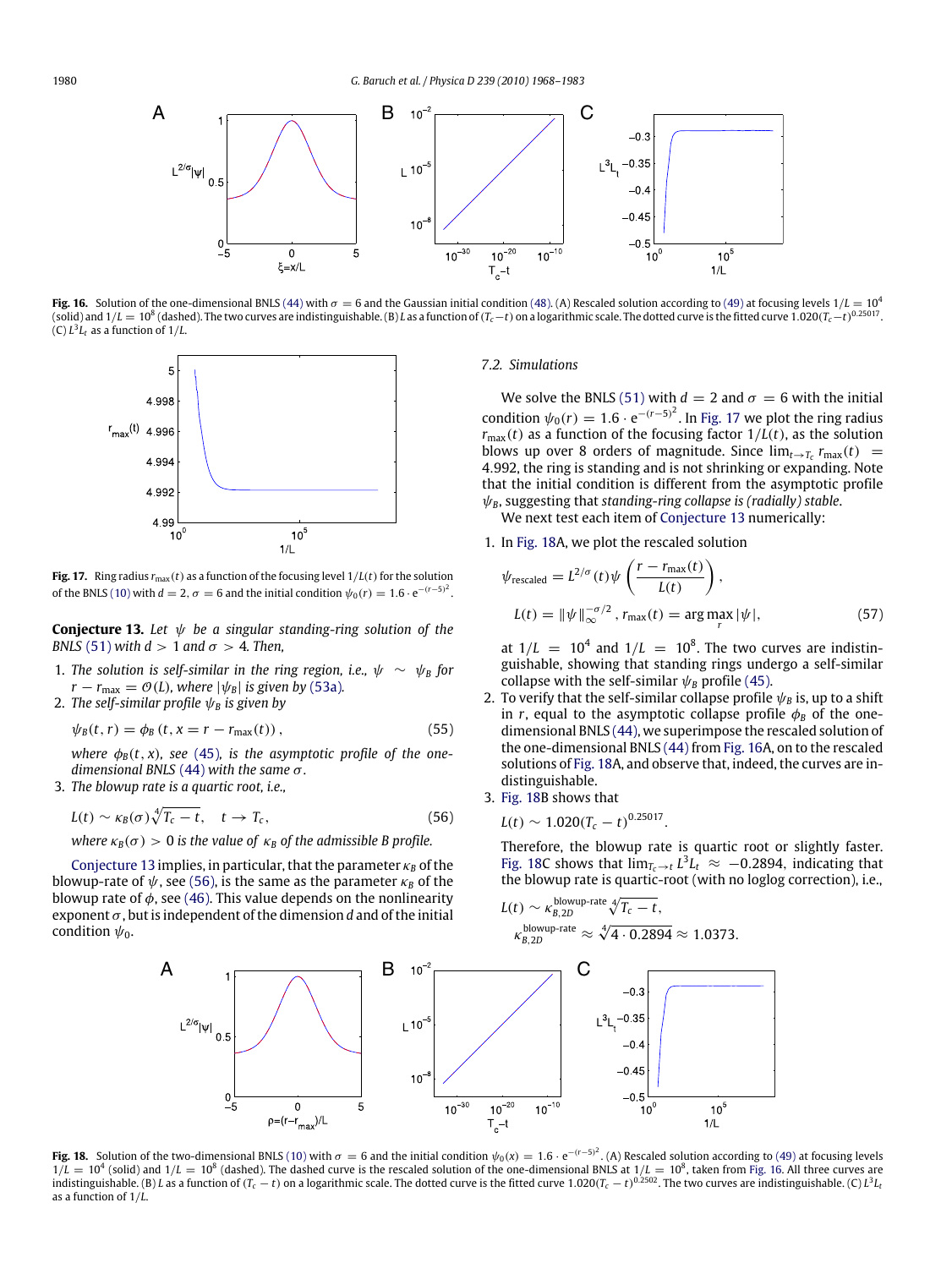<span id="page-13-3"></span>

**Fig. 19.** Solution of the NLHE [\(58\)](#page-13-1) with  $d = 2$ ,  $\sigma = 3$  and the initial condition [\(62\).](#page-13-2) (A)  $t = 0$ . (B)  $t = 0.002683$ . (C)  $t = 0.002686$ .

<span id="page-13-10"></span>

**Fig. 20.** Solution of [Fig. 19.](#page-13-3) (A) Ring radius  $r_{\text{max}}(t)$  as a function of  $1/L(t)$ . (B) Solution  $u$  at  $1/L = 10^8$  (solid curve). Dashed curve is the asymptotic  $u_s$  profile [\(64\).](#page-13-4) Both curves are rescaled according to [\(63\).](#page-13-5) The two curves are indistinguishable.

As predicted, there is an excellent match between the value of  $\kappa_{B,2D}$  $B_{B,2D}^{\text{blowup-rate}} \approx 1.0373$  extracted from the two-dimensional BNLS solution, and the value of  $\kappa_{B,\,1D}^{\rm blowup-rate} \approx 1.0376$  extracted from the one-dimensional BNLS solution, see Section [6.2.](#page-11-12)

## <span id="page-13-0"></span>**8. Singular standing-ring solutions of the nonlinear heat equation**

We now consider the *d*-dimensional radially-symmetric nonlinear heat equation (NLHE)

$$
u_t(t,r) - \Delta u - |u|^{2\sigma} u = 0, \quad \sigma > 0, \ d > 1,
$$
 (58)

where *u* is real and  $\Delta = \partial_r + \frac{d-1}{r} \partial_r$ . The existence of singular standing ring solutions of [\(58\)](#page-13-1) was proved by Giga and Kohn [\[13\]](#page-15-12). We now study the relation between these solutions, and peak-type solutions of the one-dimensional NLHE.<sup>[2](#page-13-6)</sup>

$$
v_t(t, x) - v_{xx} - |v|^{2\sigma} v = 0, \quad \sigma > 0.
$$
 (59)

Eq. [\(59\)](#page-13-7) admits singular solutions that collapse with the selfsimilar peak-type profile [\[24–26\]](#page-15-23)

<span id="page-13-8"></span>
$$
v_S(t,x) = \frac{1}{\lambda^{\frac{1}{\sigma}}(t)} \frac{1}{(1+\xi^2)^{\frac{1}{2\sigma}}}, \quad \xi = \frac{x}{L(t)},
$$
(60a)

where

$$
\lambda(t) = \sqrt{2\sigma (T_c - t)},
$$
  
\n
$$
L(t) = \sqrt{2\left(2 + \frac{1}{\sigma}\right) (T_c - t) |\ln(T_c - t)|}.
$$
\n(60b)

Note that unlike the one-dimensional NLS, the one-dimensional NLHE admits singular solutions for any  $\sigma > 0$ .

Let us consider singular standing-ring solutions of the NLHE [\(58\).](#page-13-1) Since  $\Delta u \sim u_{rr}$  in the ring region, near the singularity Eq. [\(58\)](#page-13-1) reduces to the one-dimensional NLHE [\(59\).](#page-13-7) Therefore, this suggests that singular standing-ring solutions of the NLHE [\(58\)](#page-13-1) exist for any  $\sigma > 0$ , and that the blowup profile and blowup rate of these solutions are the same as those of singular peak-type solutions of the one-dimensional NLHE with the same  $\sigma$ . Indeed, we have the following result:

<span id="page-13-9"></span>**Theorem 14.** *Let u*(*t*,*r*) *be a singular standing-ring solution of the NLHE* [\(58\)](#page-13-1)*. Then, the solution is self-similar in the ring region, i.e.,*  $u \sim u_S$  *for*  $r - r_{\text{max}} = \mathcal{O}(L)$ *, where* 

<span id="page-13-1"></span>
$$
u_{\rm S}(t,r) = v_{\rm S}(t,x = r - r_{\rm max}(t)),
$$
\n(61)

<span id="page-13-11"></span>and  $v_S$  is given by Eq. [\(60\)](#page-13-8).

[Theorem 14](#page-13-9) was rigorously proved by Matos [\[14\]](#page-15-13). Subsequently, Zaag [\[27–30\]](#page-15-24) improved the results of Matos, and obtained bounds for the convergence rate to the self-similar profile.

#### <span id="page-13-7"></span>*8.1. Simulations*

We solve the NLHE [\(58\)](#page-13-1) with  $d = 2$  and  $\sigma = 3$  and the initial condition

<span id="page-13-2"></span>
$$
u_0(r) = 2e^{-2(r-5)^2}.
$$
 (62)

The solution blows up with a ring profile, see [Fig. 19.](#page-13-3) Since  $\lim_{t\to T_c}$  $r_{\text{max}}(t) = 4.9994 > 0$ , see [Fig. 20A](#page-13-10), the ring is standing.

<span id="page-13-12"></span>In order to show that the solution blows up with the self-similar *u<sup>S</sup>* profile [\(61\),](#page-13-11) we rescale the solution according to

<span id="page-13-5"></span>
$$
u_{\text{rescaled}}(t, r) = \lambda^{\frac{1}{\sigma}}(t)u\left(\frac{r - r_{\text{max}}}{L(t)}\right),\tag{63}
$$

where  $\lambda(t)$  and  $L(t)$  are given by [\(60b\)](#page-13-12) and  $T_c$  is extracted from the numerical simulation. The rescaled profile at  $1/L = 10^8$  is in perfect agreement with the rescaled  $u<sub>S</sub>$  profile

<span id="page-13-4"></span>
$$
u_{S,rescaled} = \frac{1}{\left(1+\rho^2\right)^{\frac{1}{2\sigma}}},\tag{64}
$$

see [Fig. 20B](#page-13-10).

<span id="page-13-6"></span><sup>2</sup> Throughout this paper, we denote the solution of the one-dimensional NLHE by v, and its spatial variable by *x*.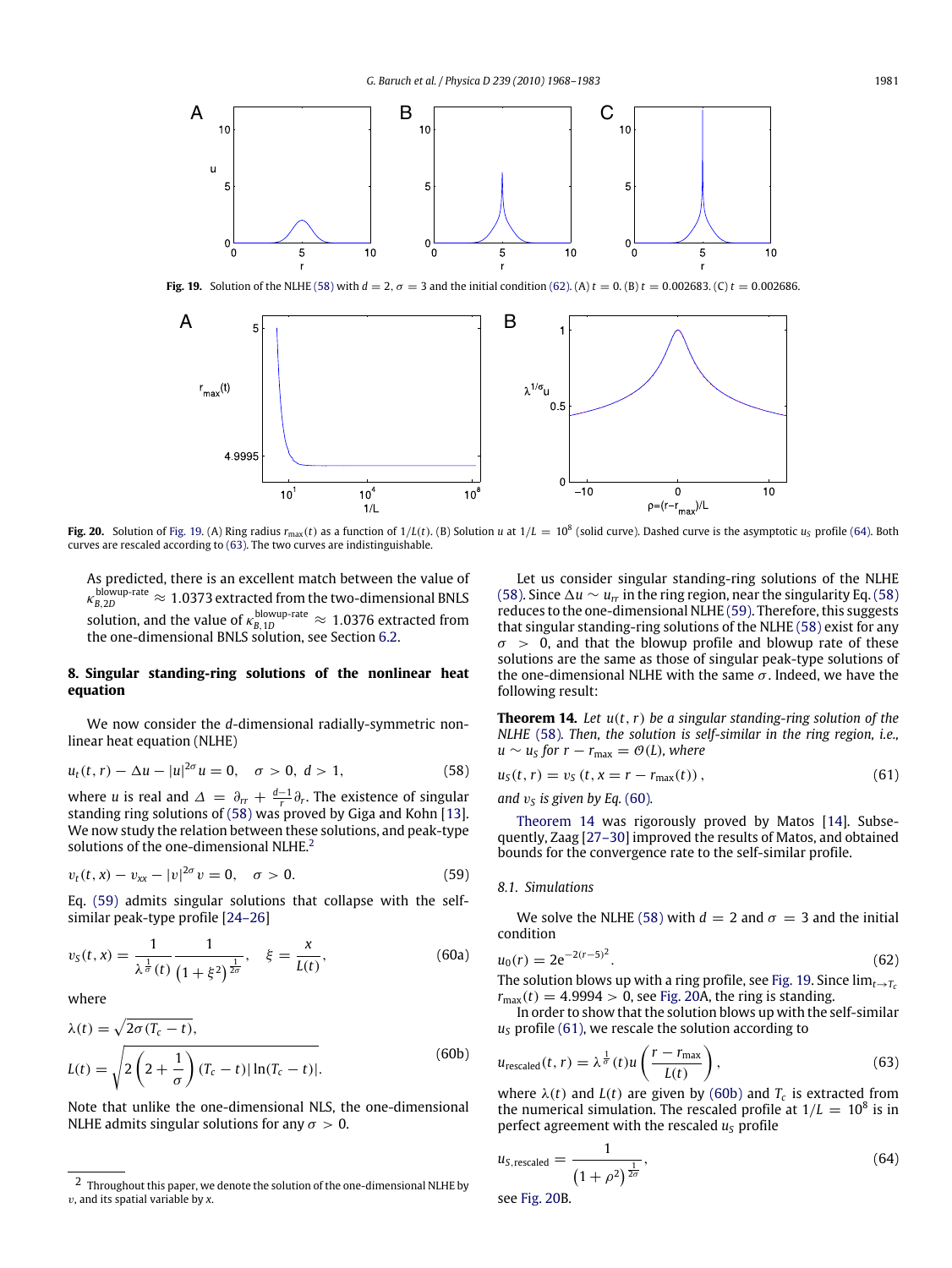<span id="page-14-5"></span>

**Fig. 21.** Standing ring solution of the BNLHE [\(65\)](#page-14-2) with initial condition [\(62\).](#page-13-2) (A) ring radius *r*max(*t*) as a function of 1/*L*(*t*)(B) solution *u* rescaled according to [\(57\),](#page-12-5) at focusing factors of 1/*L* =  $10^4$  (solid curve) and 1/*L* =  $10^8$  (dashed curve). The rescaled peak-type solution of the one-dimensional NLH [\(66\)](#page-14-3) is given by the dotted curve. All three curves are indistinguishable.

We note that Matos [\[14\]](#page-15-13) showed that there is a different type of singular ring solutions, which is believed to be unstable (this has been proved in one dimension [\[25\]](#page-15-25)). This is probably the reason why our numerical simulations only captured the ring solutions of [Theorem 14.](#page-13-9)

## <span id="page-14-0"></span>**9. Singular standing-ring solutions of the nonlinear biharmonic heat equation**

The *d*-dimensional radially-symmetric biharmonic nonlinear heat (BNLHE) equation

$$
u_t(t, r) + \Delta^2 u - |u|^{2\sigma} u = 0, \quad \sigma > 0, \ d > 1,
$$
 (65)

where *u* is real and  $\Delta^2$  is the radial biharmonic operator [\(52\),](#page-11-8) admits singular solutions for any  $\sigma > 0$  [\[15\]](#page-15-14). To the best of our knowledge, all known singular solutions of the BNLHE [\(65\)](#page-14-2) collapse at a point. We now show that the BNLHE admits singular standing-ring solutions. The blowup profile and blowup rate of these solutions are the same as those of singular peak-type solutions of the onedimensional BNLHE with the same  $\sigma$ .

## *9.1. Peak-type solutions of the one-dimensional BNLHE (review)*

The one-dimensional BNLHE equation

$$
v_t(t, x) + v_{xxxx} - |v|^{2\sigma} v = 0, \quad \sigma > 0,
$$
\n(66)

admits singular peak-type solutions which collapse with the selfsimilar peak-type profile

$$
v_B(t, x) = \frac{1}{L^{2/\sigma}(t)} B(\xi), \quad L(t) = \kappa_{BH} \sqrt[4]{T_c - t}, \xi = \frac{x}{L(t)}, \quad (67)
$$

see [\[15\]](#page-15-14). The self-similar profile  $B(\xi)$  is not known explicitly. Unlike the one-dimensional BNLS, the one-dimensional BNLHE admits singular solutions for any  $\sigma > 0$ .

## *9.2. Analysis*

Let us consider singular standing-ring solutions of the BNLHE [\(65\).](#page-14-2) Since  $\Delta^2 u \sim u_{rrr}$  in the ring region, near the singularity the BNLHE [\(65\)](#page-14-2) reduces to the one-dimensional BNLHE [\(66\).](#page-14-3) We therefore conjecture that standing-ring solutions of Eq. [\(65\)](#page-14-2) exist, and that their blowup profile and blowup rate is the same as those of singular peak solutions of Eq. [\(66\):](#page-14-3)

<span id="page-14-6"></span>**Conjecture 15.** *Let u*(*t*,*r*) *be a singular standing-ring solution of the BNLHE* [\(65\)](#page-14-2)*. Then, the solution is self-similar in the ring region, i.e.,*  $u \sim u_B$  *for*  $r - r_{\text{max}} = \mathcal{O}(L)$ *, where* 

$$
u_B(t, r) = v_B(t, x = r - r_{\text{max}}(t)),
$$
\n(68)

*and*  $v_B$  *is given by Eq.* [\(67\)](#page-14-4)*.* 

#### *9.3. Simulations*

<span id="page-14-2"></span>We solve the BNLHE [\(65\)](#page-14-2) with  $d = 2$  and  $\sigma = 3$  and the initial condition [\(62\).](#page-13-2) The solution blows up with a standing-ring profile, see [Fig. 21A](#page-14-5). In [Fig. 21B](#page-14-5) we plot the solution, rescaled according to [\(57\),](#page-12-5) at focusing levels of  $1/L = 10^4$  and  $1/L = 10^8$ . The two curves are indistinguishable, indicating that the solution is indeed self-similar. Next, we want to show that the self-similar blowup profile is given by  $B(\xi)$ , the self-similar profile of peaktype solutions of the one-dimensional NLHE, see [\(67\).](#page-14-4) To do that, we compute the solution of the one-dimensional BNLHE [\(66\)](#page-14-3) with  $\sigma = 3$  and  $u(t = 0, x) = 2e^{-x^2}$ , and superimpose its profile at  $1/L = 10^8$  in [Fig. 21B](#page-14-5). The three rescaled solutions are indistinguishable, indicating that standing-ring solutions of the BNLHE blowup with the self-similar profile of peak-type solutions of the one-dimensional BNLHE. In addition, we have from the numerical simulations that  $\lim_{t\to T_c} L^3L_t \approx -1.2108$  when  $d =$ 2, where  $L(t) := \|u\|_{\infty}^{-\sigma/2}$ , and  $\lim_{t \to T_c} L^3 L_t \approx -1.2108$  when  $d = 1$ , where  $L(t) := ||v||_{\infty}^{-\sigma/2}$ . Therefore, the blowup rate of the standing-ring solution of the two-dimensional BNLHE is equal, up to 5 significant digits, to the blowup rate of the singular peak-type solution of the one-dimensional BNLHE, and is given by

$$
L(t) \sim \kappa_{\text{BH}} \sqrt[4]{T_c - t}, \quad \kappa_{\text{BH}} \approx \sqrt[4]{4 \cdot 1.2108} \approx 1.4835.
$$

<span id="page-14-3"></span>[T](#page-14-6)hus, the numerical results provide a strong support for [Conjec](#page-14-6)[ture 15.](#page-14-6)

## <span id="page-14-4"></span><span id="page-14-1"></span>**10. Numerical methods**

#### *10.1. Admissible solutions of [\(17\)](#page-4-3)*

The admissible solution *S* of [\(17\)](#page-4-3) was calculated using the shooting method of Budd et al. [\[31,](#page-15-26) Section 3.1]. In this method, one searches in the two-parameter space  $(S(0), f_c)$  for the parameters such that the solution of [\(17\)](#page-4-3) satisfies the admissible solution condition

$$
\lim_{\xi \to \infty} F(\xi; f_c, S(0)) = 0,
$$
\n
$$
F(\xi; f_c, S(0)) = \left| \xi S'(\xi) + \left( \frac{2i}{f_c^2} + \frac{1}{\sigma} \right) S(\xi) \right|^2.
$$

## *10.2. Solution of the NLS, BNLS, NLHE and BNLHE*

In this study, we computed singular solutions of the NLS  $(4)$ , the BNLS [\(51\),](#page-11-7) the NLHE [\(58\)](#page-13-1) and the BNLHE [\(65\).](#page-14-2) These solutions become highly-localized, so that the spatial scale-difference between the singular region  $r - r_{\text{max}} = \mathcal{O}(L)$  and the exterior regions can be